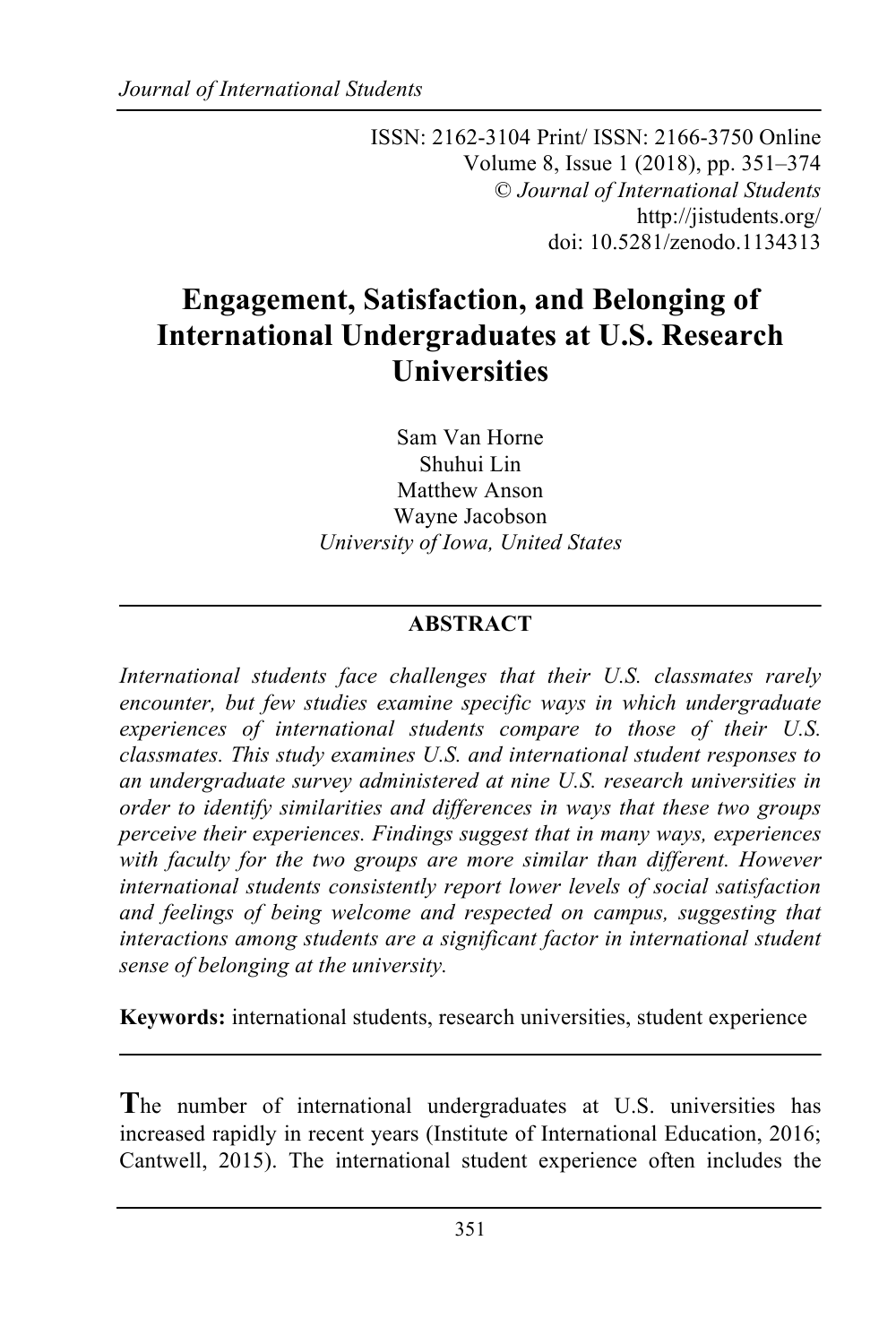challenges of functioning in a different cultural context and educational system; for many students, there is the added challenge of working in a nonnative language and at a great distance from existing family and social support networks. While it is widely recognized that international students face particular challenges that their U.S. classmates rarely encounter, few studies have explored ways in which the undergraduate experiences of international students are reflective of student experiences shared by all undergraduates (Grey, 2002; Hsieh, 2007; Lee & Rice, 2007).

Understanding the undergraduate experience at research universities poses particular challenges because of the size of these institutions and wide range of diverse pathways students may potentially take through them. Though the presence of doctoral programs is the defining characteristic of research universities (The Carnegie Classification, 2015), these universities also typically have a wide array of baccalaureate programs and large undergraduate populations, and many research universities have undergraduate student bodies that number in the tens of thousands (National Center for Educational Statistics, 2016).

In order to help characterize undergraduate experiences at these large, complex institutions, this study examines U.S. and international student responses to a survey administered to all undergraduates at nine U.S. research universities. In this study, our goal is to begin identifying which perceptions of international students are similar to those held by the larger undergraduate population at U.S. research universities, and which of their perceptions reflect experiences and challenges that are unique to international students.

# **LITERATURE REVIEW**

# **The Undergraduate Experience**

In order to examine how integration and involvement intersect in comparative populations at large research institutions, this study drew conceptually from elements of Astin's Input, Environment, Output framework (IEO) and his Theory of Student Involvement (Astin, 1993). According to IEO, student outcomes are a function of the relationship between three constructs: inputs, which comprise characteristics that a student brings with them to college (e.g., demographics, social capital, and pre-collegiate attitudes and beliefs); the environment, which comprises the experiences a student has while attending college (e.g., academic programs, policies, faculty, support programs, bureaucracy, facilities, and roommates);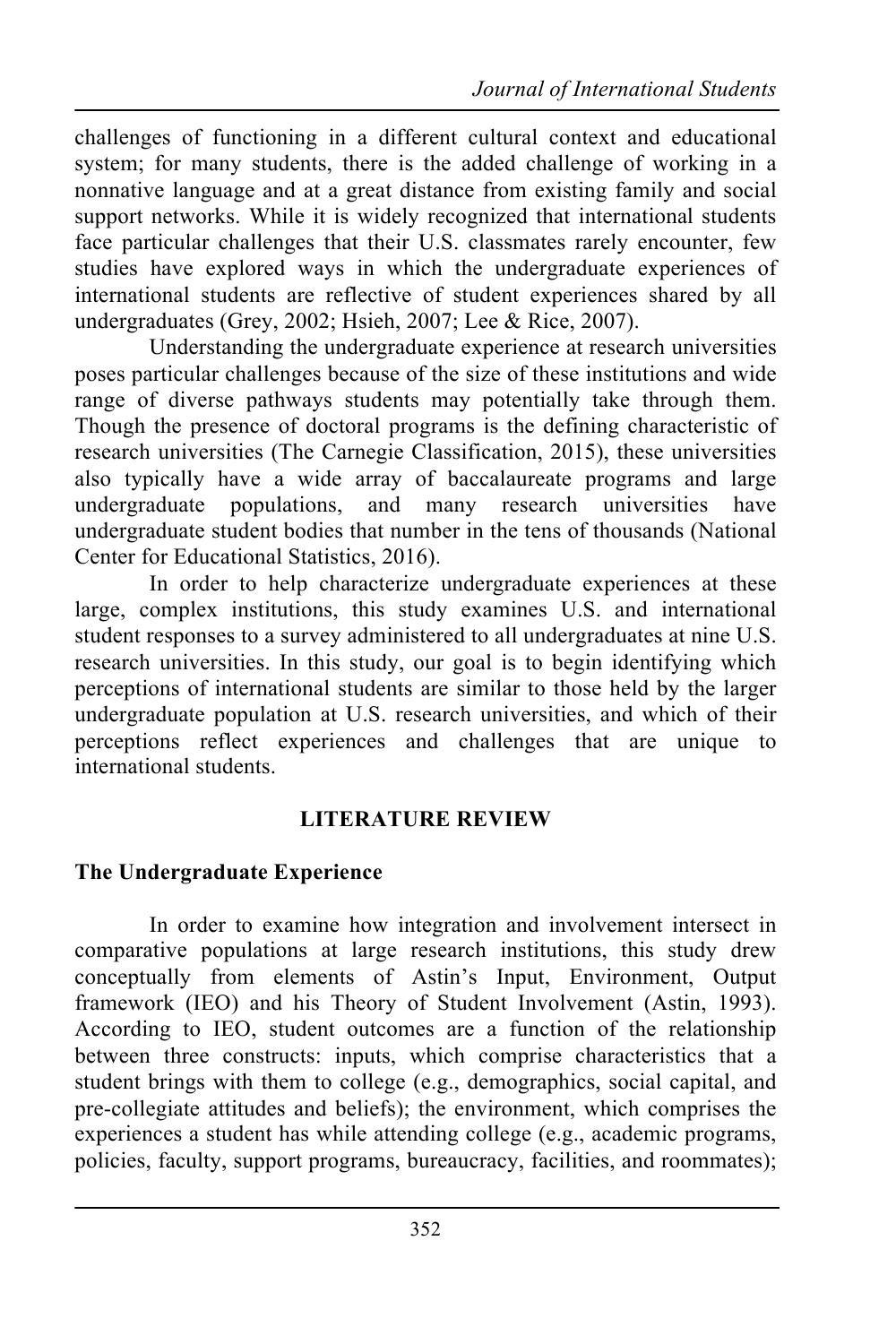and outcomes that are changes that have occurred to student (e.g., knowledge gained, skills learned, attitudes modified, and belief systems changed) (Astin, 1970a, 1970b, 1991).

Astin furthered his framework by developing a theory of student involvement that defines involvement as the level of physical and psychological energy the student devotes to their academic experiences (Astin, 1984). Involvement theory suggests that students' frequent and meaningful interactions with their peers and faculty result in greater engagement, satisfaction, and academic outcomes (Astin, 1993; Hernandez, Hogan, Hathaway, & Lovell, 1999; Pascarella & Terenzini, 1991, 2005). While Involvement theory would suggest that success is largely a matter of effort made by and on behalf of the student, the IEO framework would imply that involvement can be influenced by what a student brings with them (inputs) to college. We believe the strength of pairing these models analytically when examining international student integration and involvement is the ability to control for input differences such as demographics and academic preparedness which, result in less biased estimates of how the "environment" variables impact student outcomes (Astin & Sax, 1988).

# **The International Undergraduate Experience**

Numerous studies have examined international student experiences at U.S. universities, many of which can be understood in terms of Astin's IEO model. Among the "inputs" (characteristics students bring with them to college), Guidry Lacina (2002) noted that many have limited experience with North American English, which often leads to communication difficulties and hinders interactions between international and domestic students. Smith and Khawaja (2011) observed that international students may find it difficult to adjust to learning styles required by U.S. college classrooms, especially if their prior experiences emphasized memorization or direct instruction; they also tend to expect a higher level of achievement than they attain, which can result in added academic stress. Glass (2012) found that learning and development for international students were strongly associated with forms of curricular and co-curricular involvement that emphasize collaboration, teamwork, and dialogue among students from different backgrounds—suggesting that forms of involvement with the greatest value may be relatively less accessible to students who face challenges with language fluency, communication skills, and interactive teaching and learning practices.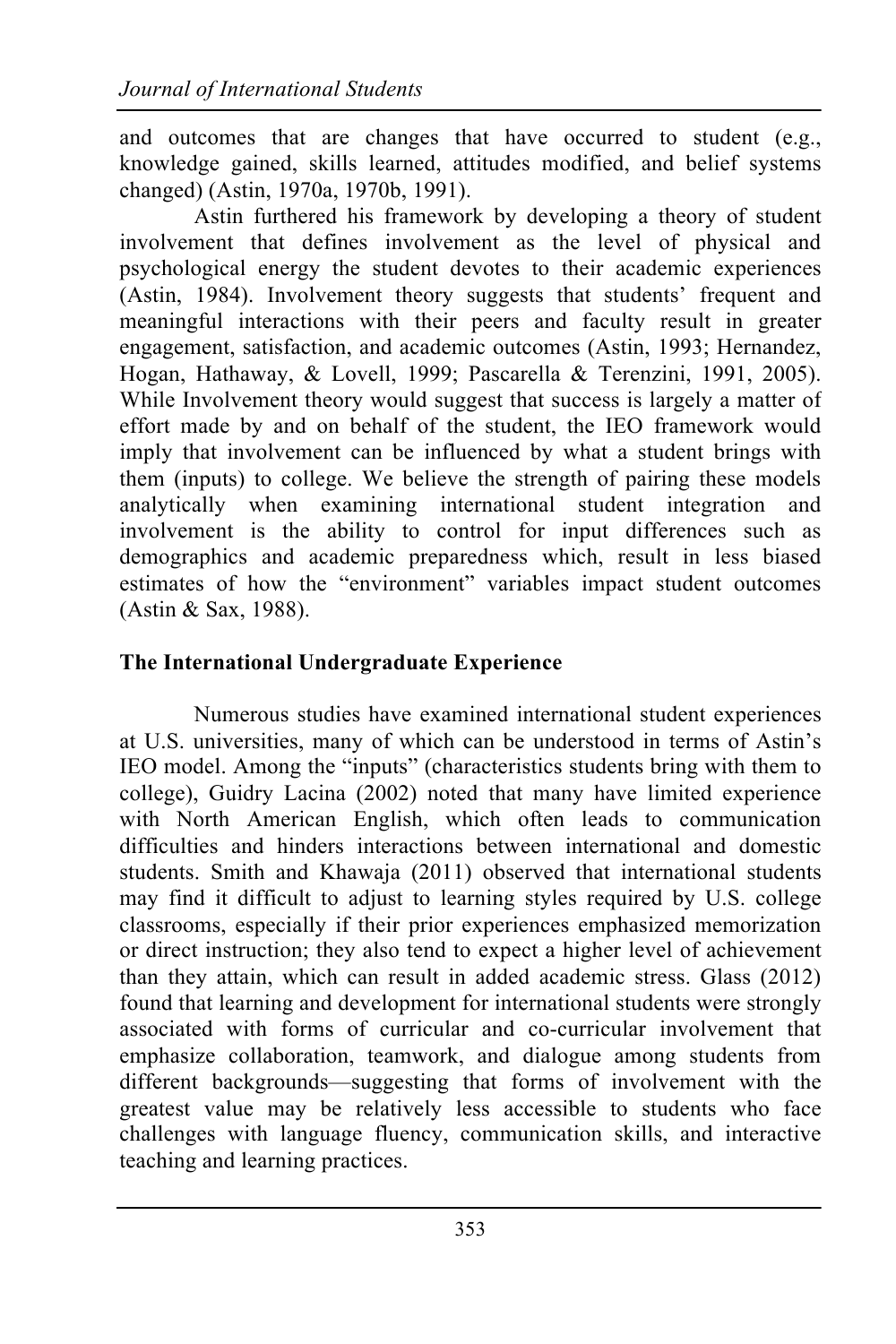As another form of input, socioeconomic concerns have been shown to play a significant role in the undergraduate experience of U.S. students (for example, Chaplot, Cooper, Johnstone, & Karandjeff, 2015; Douglass & Thomson, 2012; Paulsen & St. John, 2002). However, research on socioeconomic input has not been as extensive for international undergraduates at U.S. universities, and findings have been mixed. Kwai (2009) found that financial aid does not significantly impact international student retention, but Glass, Buus, and Braskamp (2013) found that the top self-reported reasons for international students leaving their institutions are all financially related.

Further research suggests linkages between campus environment (the second component of Astin's IEO framework) and the experiences of international students. International students experienced higher levels of discrimination, compared to domestic students (Poyrazli & Lopez, 2007); non-white international students experience more discrimination comparing to white/European international students (Hanassab, 2006; Lee & Rice, 2007; Poyrazli & Lopez, 2007). The longer international students have been in the United States, the more likely they are able to recognize and experience discrimination (Poyrazli & Lopez, 2007). Zhao, Kuh, and Carini (2005) showed that the higher the density of international students on campus, the more likely that both international and domestic students rated their campus climate as inclusive. Recent news reports also shed light on the experiences of discrimination faced by international students (Mohd Muslimin, 2015; Redden, 2012; Shen, 2014).

Consistent with these findings on discrimination, Glass et al. (2013) found that international students rate their sense of community lower compared to domestic students. While they interacted with faculty as frequently as domestic students did, they were less likely to believe their points of view were challenged. The researchers also found that students from the U.S. are less likely to build social relationships with students who are different from them, which echoed similar findings from other studies and news reports (Fischer, 2012; Mori, 2000; Yeh & Inose, 2003).

And yet, in terms of output (the third element of Astin's IEO model), Zhao et al. (2005) found that international students were more engaged in terms of levels of academic challenge and student-faculty interaction. In general, international students reported higher gains in personal and social development, as well as in general education. Race and ethnicity of international students also affect the level of engagement. In another study that directly compared U.S. and international student experiences, Korobova (2012) similarly found that international students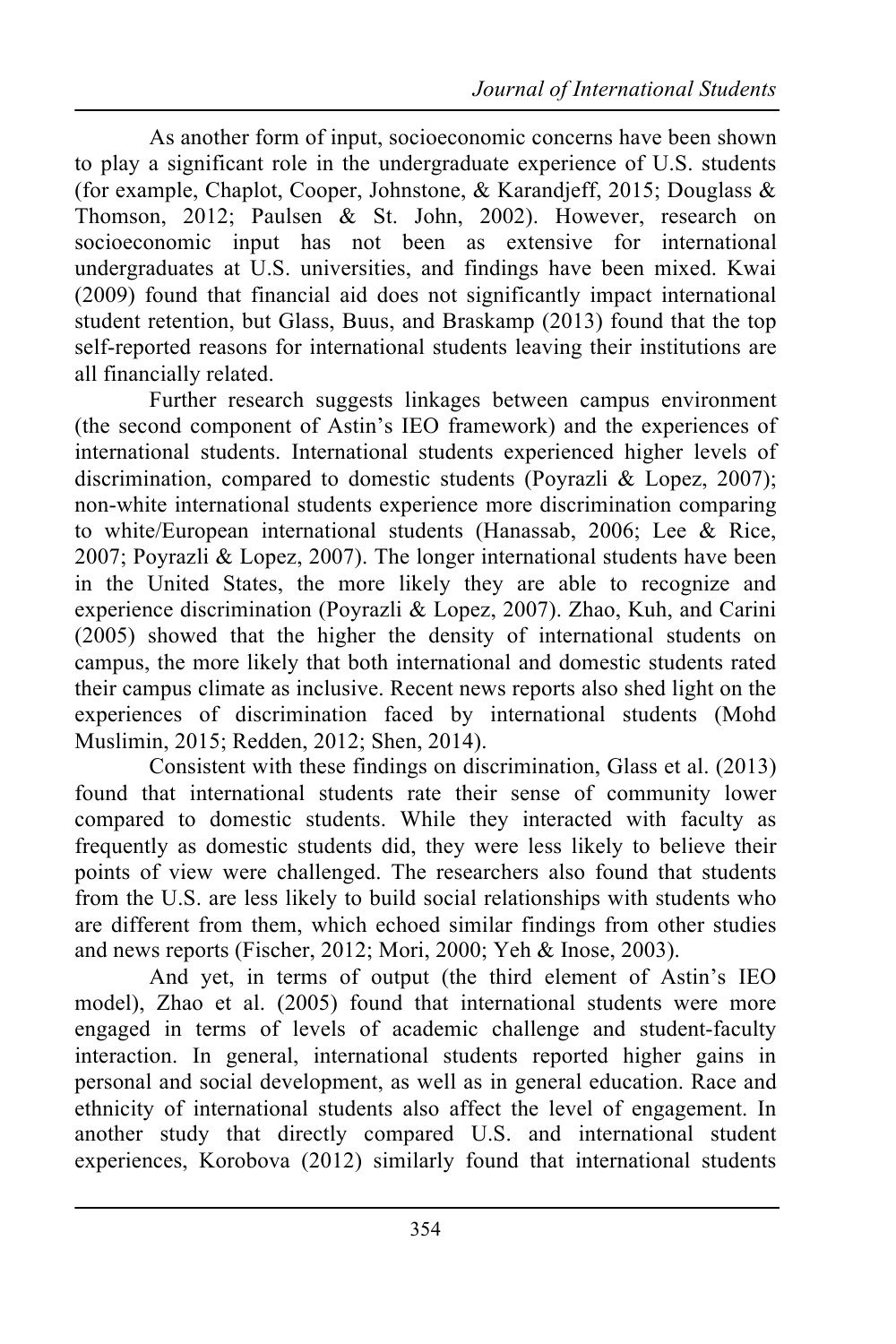scored higher than domestic students in reported levels of student engagement. The international students also reported having more conversation with others across racial backgrounds compared to domestic students. In terms of student satisfaction and academic success, international and domestic students shared similar experiences. Korobova (2012) also concluded that the most significant predictors of high student satisfaction and academic success for both international and domestic students were NSSE's five benchmark indicators of student engagement – level of academic challenge, active and collaborative learning, student-faculty interaction, enriching educational experience, and supportive campus environment. Institutional types and critical mass of enrollment also affect satisfaction and academic success.

While Astin's IEO provides a useful framework for understanding the undergraduate experience, it appears that international and U.S. students experience dimensions of the model in distinct ways (Astin, 1993). The central research questions for this study are to examine student perceptions of their undergraduate experience in U.S. research universities, distinguish international student experiences from those which are more typical of the undergraduate experience more generally, and explore implications for ways that institutions can best support international student involvement and success.

The purpose of the study was to contribute to the understanding of the academic and social integration of international students at researchintensive universities in the United States. Using a large data set of students' responses to the Student Engagement in the Research University (SERU) survey that a variety of information of students' academic, social, and financial lives, we wanted to contribute to the understanding of how best to support international students at colleges and universities. After reviewing the literature, we selected dependent variables based how different SERU survey items were related to Astin's IEO model (Astin, 1993) and prior work about the academic and social integration of international students (e.g., Glass et al. 2013; Zhao et al., 2005). Thus, based on the literature review, we investigated survey variables related to social belonging, the climate for diversity, academic satisfaction, financial insecurity, higherorder learning tasks, and academic engagement.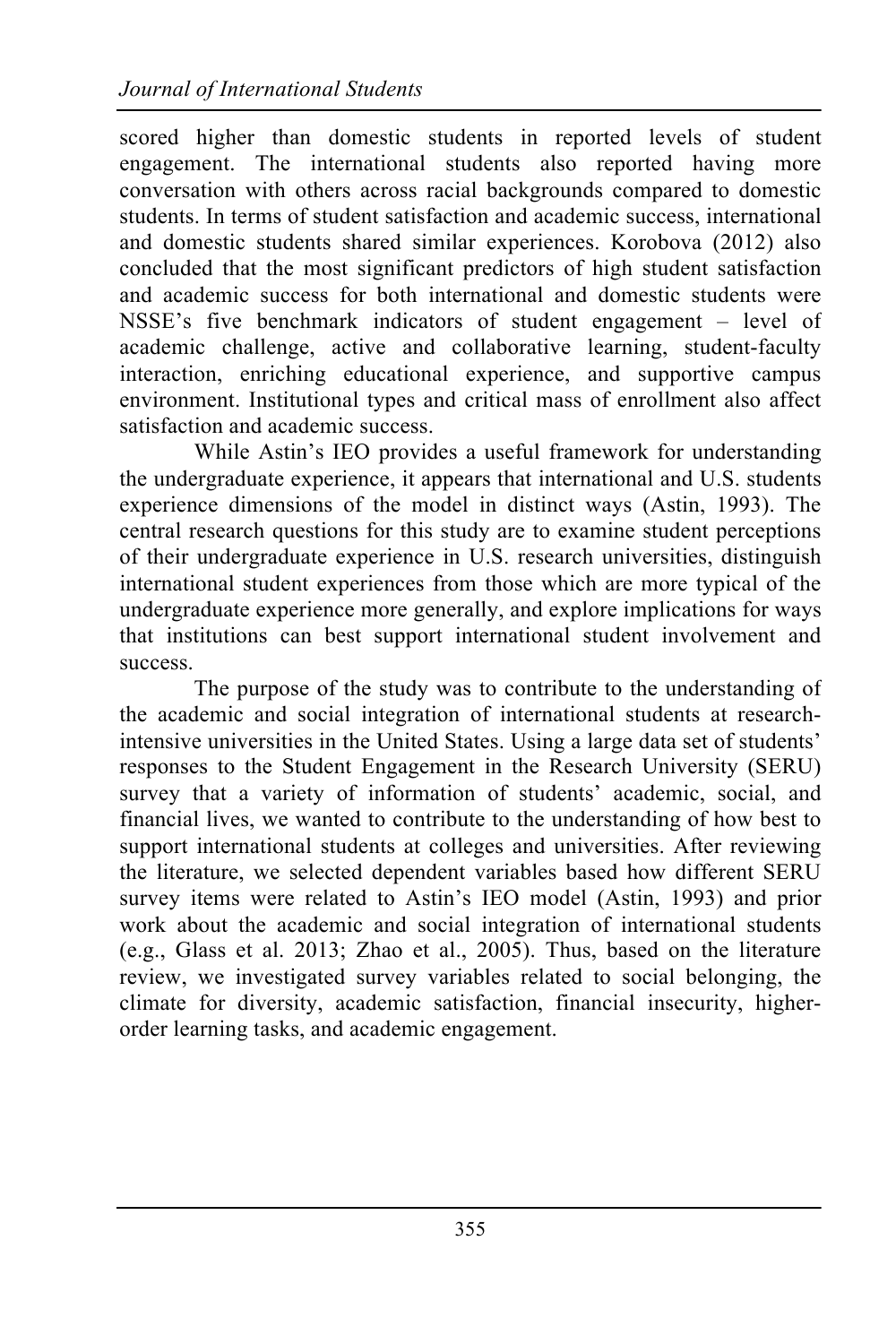### **RESEARCH METHOD**

#### **Instrument for the Analysis**

Data for this analysis come from the Student Experience in the Research University (SERU) survey, which is administered to all degreeseeking undergraduates at research-extensive doctoral universities. SERU was developed to identify and document diverse student experiences at large research universities, recognizing that these experiences are best understood in terms of interaction between student background, institutional environment, academic experiences, social engagement, and the reported outcomes of these experiences (Brint, 2015). SERU provides an ideal source of data for examining student academic and social experiences within the frameworks provided by Astin (1970a, 1970b, 1984).

There are a variety of questions in SERU that assess the range of experiences that students can have in college. The core of the SERU survey assesses students' academic experiences, including their time expenditures, experiences in their major, attitudes toward diversity and inclusivity, and sense of social integration.

# **Data Preparation**

Nine of the eleven institutions administering the SERU in 2014 included information about students' resident status, so we used those schools for the analysis. A specific set of student-specific variables were supplied by each university for integration into the data set. International student status was represented as a binary variable for each student in the data set, and the value was supplied by each school's institutional research office along with additional pre-specified demographic variables for inclusion in the survey. Institution-supplied demographic variables include age, international student status, level in school, transfer status, state residency, gender, and major status. Measures of prior learning included in the institutional supplied variables were ACT and SAT scores and students' GPA at the beginning of the semester in which the survey was distributed (Spring 2014). Because these variables were supplied by institutions, none of the demographic or academic information used for this study is based on student self-report.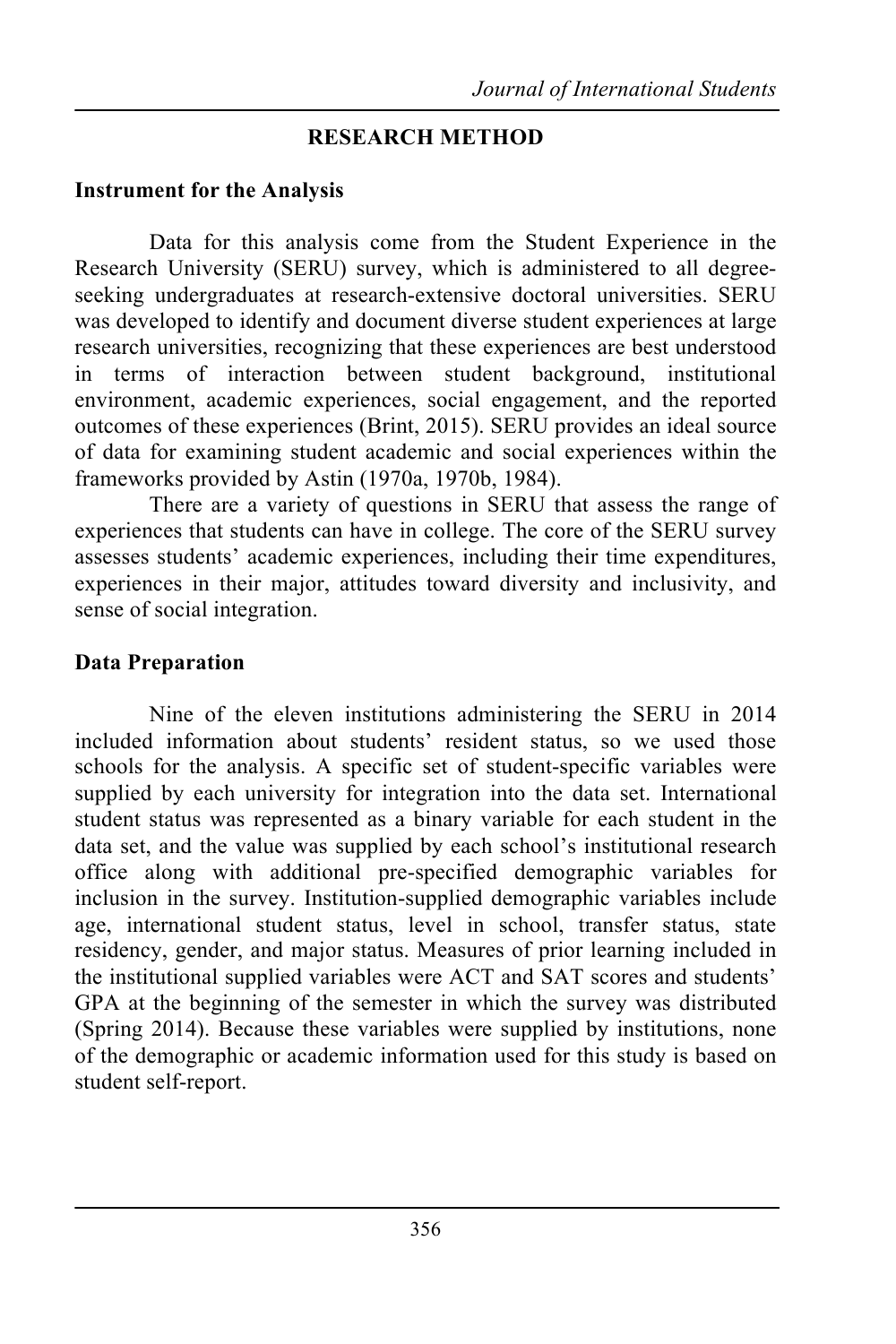# **Data Analysis**

Data analysis began soon after data collection with the computation of descriptive statistics, including zero-order correlations of survey items to determine the items that were more closely related. These statistics were used to reduce the data through a principal components analysis, or PCA (Refaat, 2007). Our analysis of SERU revealed that there were multiple related questions about specific aspects of student life, and one purpose of PCA is to simplify the analysis when there are many independent variables that are correlated, as is the case with the SERU. Instead of conducting multiple analyses of correlated variables, we used PCA to reduce the number of analyses and therefore the likelihood of Type I error, or "false positives," in comparing characteristics of international and domestic student experiences.

We computed and retained for the analysis the first component that was created in each of the separate analyses. The equation for extracting the first component is the following:

 $C_1 = b_{11}(X_1) + b_{12}(X_2) + \cdots + b_{1p}(X_p)$ 

 $C_1$  is the first component and  $b_{1p}$  is the weight of variable p that is part of the analysis for computing the first principal component (Hatcher & O'Rourke, 2014). All components had at least three variables, which is the minimum number needed for PCA (Hatcher & O'Rourke). After computing the first component, we used linear mixed models to model the association of the "International Student" dichotomous variable with the extracted component while controlling for the demographic factors and measures of prior learning (Fitzmaurice, Laird, & Ware, 2004). Age, GPA, and the first component for each analysis were standardized with a mean of 0 and a standard deviation of 1 in order to simplify the interpretation of the models.

The models of each standardized component took the following form:

$$
E(C_i|Y_i) = \beta_0 + \beta_1(International Student) + \beta_1(AgeZ)
$$
  
+  $\beta_2(Academic Level) + \beta_3(Transfer Status)$   
+  $\beta_4(Major Status) + \beta_5(Cumulative GPA_Z)$   
+  $y_i(School)$ 

Firstly, the statement on the left side of the equation indicates that we modeled the expected value of  $C_i$  (the first component of one of the PCA analyses) for a person, given the value of the random effect for the person's university. If a fixed effect was statistically significant at the alpha .01 level,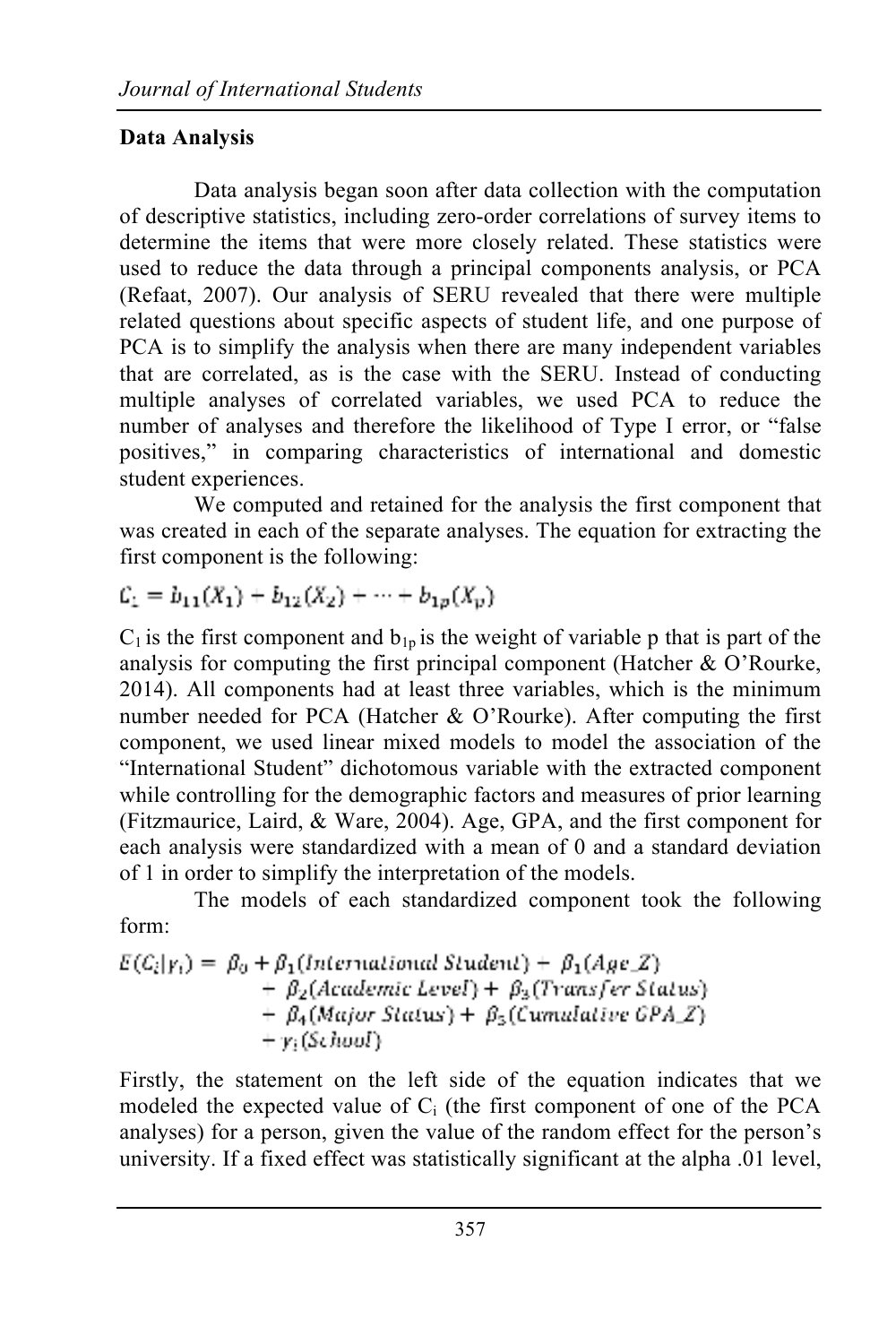we tested its interaction with the "International Student" covariate so that we could determine whether the effect of the "International Student" variable differed according to different levels of other covariates. We used the alpha .01 level because we were analyzing a large data set of more than 50,000 observations and we wanted to omit effects that were detectable due to the large amount of statistical power. The interaction term was retained in the model if it was statistically significant at the alpha .05 level.

All data analysis for this manuscript was completed in SAS 9.4 (SAS Institute).

### **Participants**

Data for this analysis is taken from the responses of 3,839 international and 55,056 domestic students at nine U.S. research universities that participated in the 2014 SERU survey. Table 1 includes summary statistics about the age and measures of prior learning of the respondents. On average, there were no meaningful differences with respect to age and ACT composite score. But international students had significantly higher scores on SAT Math and significantly lower scores on the Critical Reasoning test. Table 2 includes the frequency distribution of categorical demographic variables that were part of the supplementary institutional data files. Compared with domestic students, a greater proportion of international student respondents were male. Also, a greater proportion of international students had declared a major and were classified as transfer students.

|                                   | <b>International</b> |       |           | <b>Domestic</b>  |       |           |       |         |
|-----------------------------------|----------------------|-------|-----------|------------------|-------|-----------|-------|---------|
|                                   | n                    | M     | <b>SD</b> | $\boldsymbol{n}$ | M     | <b>SD</b> | t     | d       |
| Age                               | 3,839                | 20.98 | 2.22      | 55,056           | 21.26 | 3.95      | 6.89  | $-0.07$ |
| <b>ACT</b><br>Composite           | 416                  | 25.39 | 4.21      | 27,765           | 27.48 | 4.04      | 10.49 | $-0.52$ |
| <b>SAT Math</b>                   | 2.079                | 697.1 | 82.46     | 33,934           | 626.4 | 86.1<br>6 | 37.78 | 0.82    |
| <b>SAT</b><br>Critical<br>Reading | 2.079                | 534.7 | 93.62     | 33,935           | 604.2 | 90.9<br>3 | 33.74 | $-0.76$ |
| Cumulative<br><b>GPA</b>          | 3,670                | 3.2   | 0.73      | 54,161           | 3.2   | 0.61      | 0.02  | 0       |

*Table 1.* Summary statistics for international and domestic students.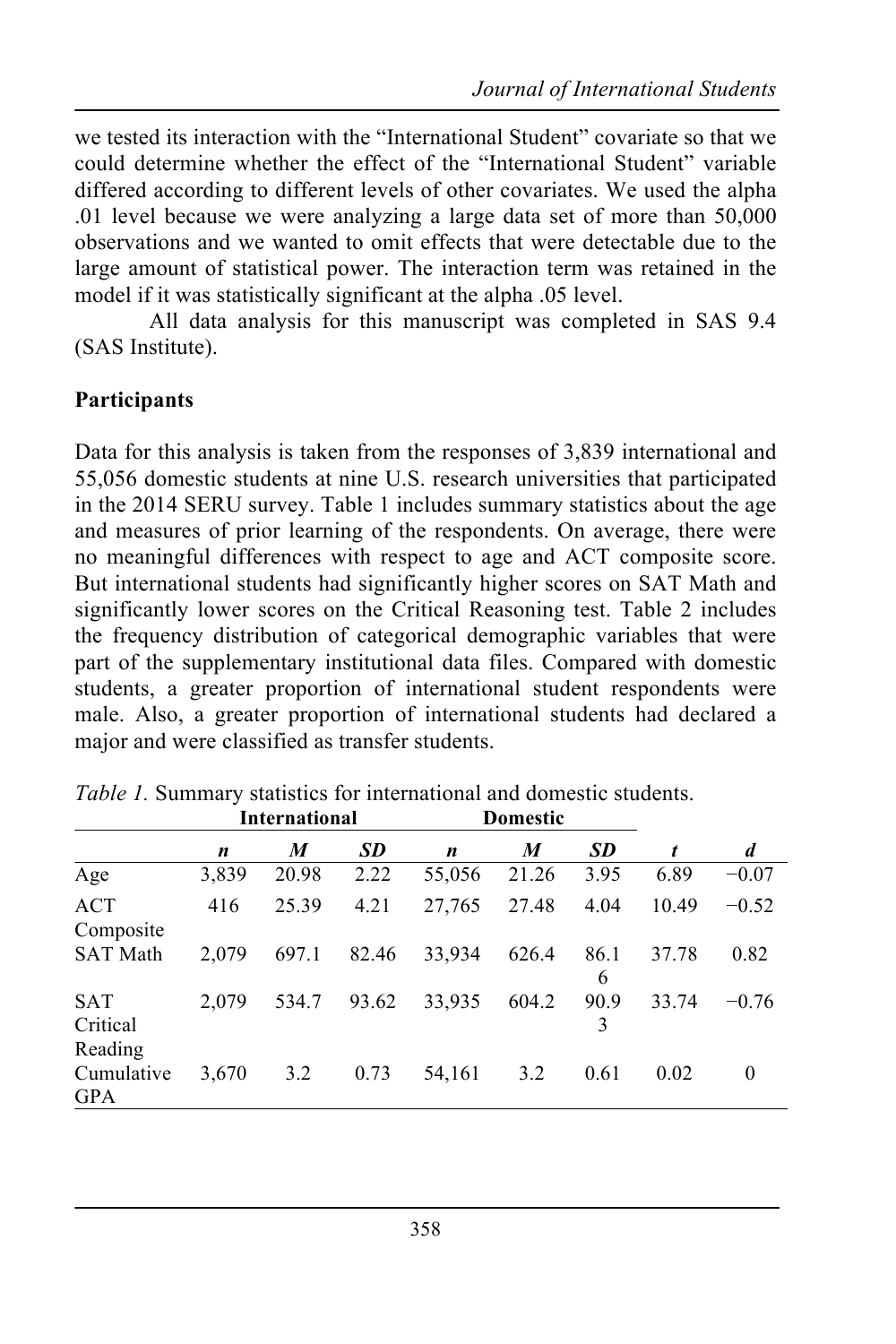#### *Journal of International Students*

|                    | <i>rable 2. Demographic characteristics of respondents.</i><br><b>International</b> |          | Domestic         |        |        |         |
|--------------------|-------------------------------------------------------------------------------------|----------|------------------|--------|--------|---------|
|                    | $\boldsymbol{n}$                                                                    | Col. %   | $\boldsymbol{n}$ | Col. % | $X^2$  |         |
| Gender             |                                                                                     |          |                  |        | 25.25  | < 0001  |
| Female             | 2,191                                                                               | 57.07%   | 33,660           | 61.14% |        |         |
| Male               | 1,647                                                                               | 42.90%   | 21,391           | 38.85% |        |         |
| Unknown            | 1                                                                                   | $0.00\%$ | 7                | 0.01%  |        |         |
| Major status       |                                                                                     |          |                  |        | 28.08  | < 0001  |
| Has major          | 3,193                                                                               | 83.17%   | 43,840           | 79.63% |        |         |
| Undeclared         | 646                                                                                 | 16.83%   | 11,218           | 20.37% |        |         |
| Level              |                                                                                     |          |                  |        | 198.91 | < 0001  |
| First-year         | 692                                                                                 | 18.19%   | 7,518            | 13.75% |        |         |
| Sophomore          | 813                                                                                 | 21.37%   | 11,792           | 21.56% |        |         |
| Junior             | 1003                                                                                | 26.37%   | 13,889           | 25.40% |        |         |
| Senior             | 1,261                                                                               | 33.15%   | 21,415           | 39.16% |        |         |
| Other              | 35                                                                                  | $0.92\%$ | 76               | 0.14%  |        |         |
| Matriculation      |                                                                                     |          |                  |        | 277.97 | < 0.001 |
| First-time student | 2,658                                                                               | 69.24%   | 44,075           | 80.05% |        |         |
| Transfer           | 1,113                                                                               | 28.99%   | 9,692            | 17.60% |        |         |
| Other              | 68                                                                                  | 1.77%    | 1,291            | 2.34%  |        |         |
| Residency (State)  |                                                                                     |          |                  |        | 311.74 | < 0001  |
| Non-Resident       | 3,327                                                                               | 86.66%   | 43,447           | 78.91% |        |         |
| Resident           | 512                                                                                 | 13.34%   | 11,611           | 21.09% |        |         |

*Table 2.* Demographic characteristics of respondents.

#### **RESULTS**

#### **Summary of Analysis**

Table 3 presents a summary of ways in which international student SERU responses differed from those of domestic students. This table represents the linear mixed models in which we modeled the standardized value of the first component of each of the six PCA procedures that were completed with the survey data set. In Table 3, for each component, we report value of the effect for international students (which can be interpreted on a *Z* scale, because the dependent variable has been standardized). We also report the parameter estimates for any of the statistically significant interactions between demographic variables and international-student status. In this table, an estimate of "0" indicates no difference, and negative. Estimates indicate that international student mean responses were lower. Thus, we see significantly lower international student means for items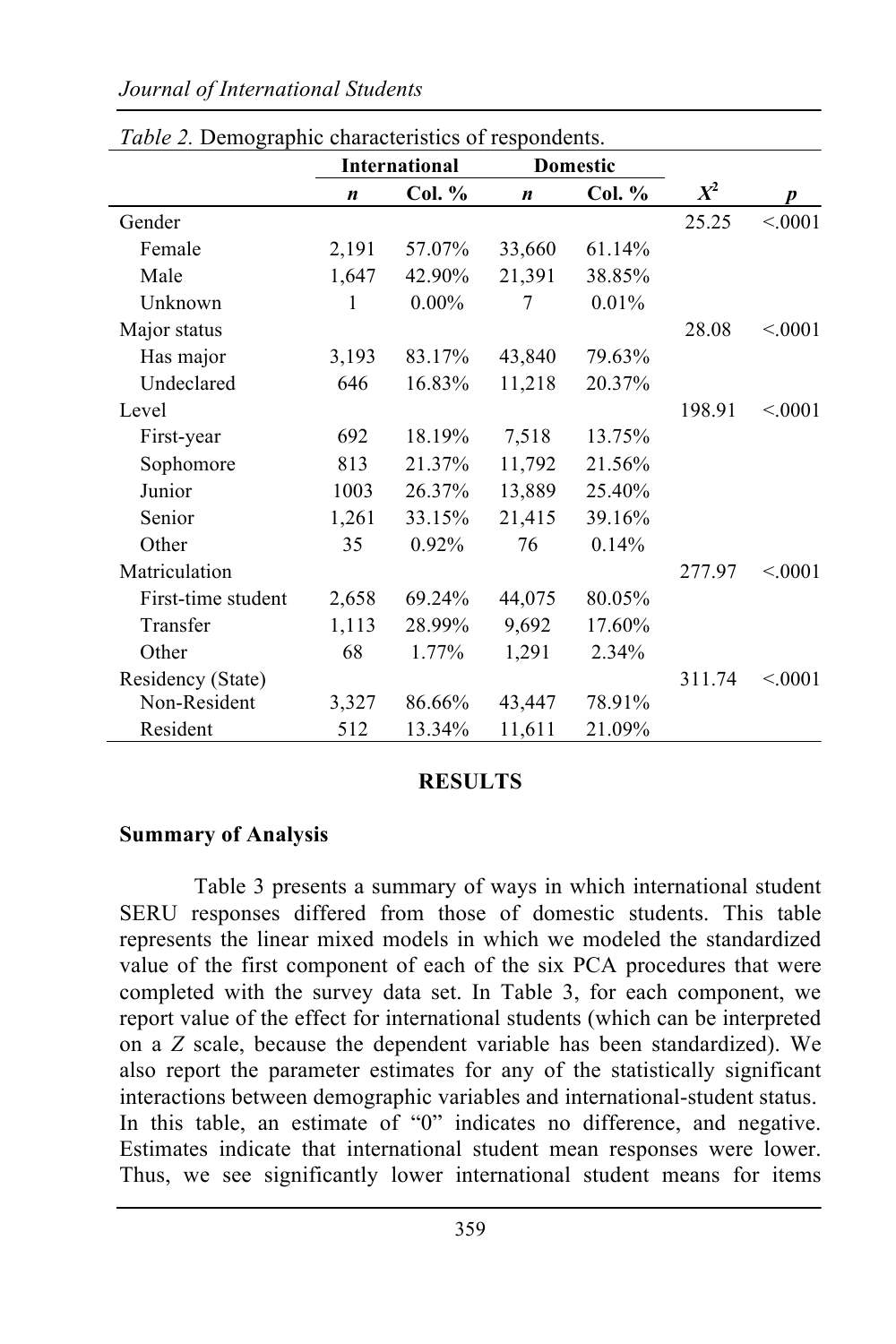related to Belonging and Respect, varying levels of similarity related to Financial Insecurity and Academic Satisfaction, and very little difference related to Higher Order Academic Tasks and Interaction with Faculty.

|                                          |                                                             |         |      | <b>Test</b> |         |
|------------------------------------------|-------------------------------------------------------------|---------|------|-------------|---------|
| Component                                | Variable                                                    | Est.    | SE   | stat.       | p       |
| Social<br>Belonging                      | <b>International Student</b>                                | $-0.35$ | 0.02 | 385.95      | < 0.001 |
|                                          | Nonresident*CUMGPA                                          | $-0.05$ | 0.02 | 10.9        | < 01    |
| Respect                                  | <b>International Student</b>                                | $-0.46$ | 0.02 | 664.14      | < 0001  |
|                                          | International<br>Student*CUMGPA                             | $-0.05$ | 0.02 | 23.24       | < 01    |
| Financial<br>Insecurity                  | <b>International Student</b>                                | 0.06    | 0.03 | 103.69      | < 0001  |
|                                          | International<br>Student*CUMGPA                             | 0.13    | 0.02 | 72.94       | < 0001  |
|                                          | International<br>Student*Age                                | 0.11    | 0.03 | 11.32       | < 0.01  |
|                                          | International<br>Student*Female                             | $-0.27$ | 0.04 | 53.06       | < 0001  |
|                                          | International<br>Student*Transfer<br>(baseline: first-time) | $-0.12$ | 0.04 | 8.83        | < 0.01  |
| Academic<br>Satisfaction                 | <b>International Student</b>                                | $-0.22$ | 0.02 | 13.97       | < 0.01  |
|                                          | International<br>Student*Has Major=No                       | 0.25    | 0.05 | 22.44       | < 0001  |
|                                          | International<br>Student*Age                                | $-0.07$ | 0.03 | 4.34        | < 0.05  |
|                                          | International<br>Student*GPA                                | $-0.04$ | 0.02 | 6.31        | < 0.05  |
| Higher Order<br>Academic<br><b>Tasks</b> | <b>International Student</b>                                | $-0.12$ | 0.03 | 22.73       | < 0.001 |
|                                          | International<br>Student*Transfer<br>(baseline: first-time) | 0.09    | 0.01 | 5.66        | < 01    |
|                                          | International<br>Student*Female                             | $-0.09$ | 0.04 | 5.32        | < 0.05  |
| Academic<br>Engagement                   | <b>International Student</b>                                | 0.02    | 0.02 | 2.27        | NS      |

*Table 3.* Results of regression analyses.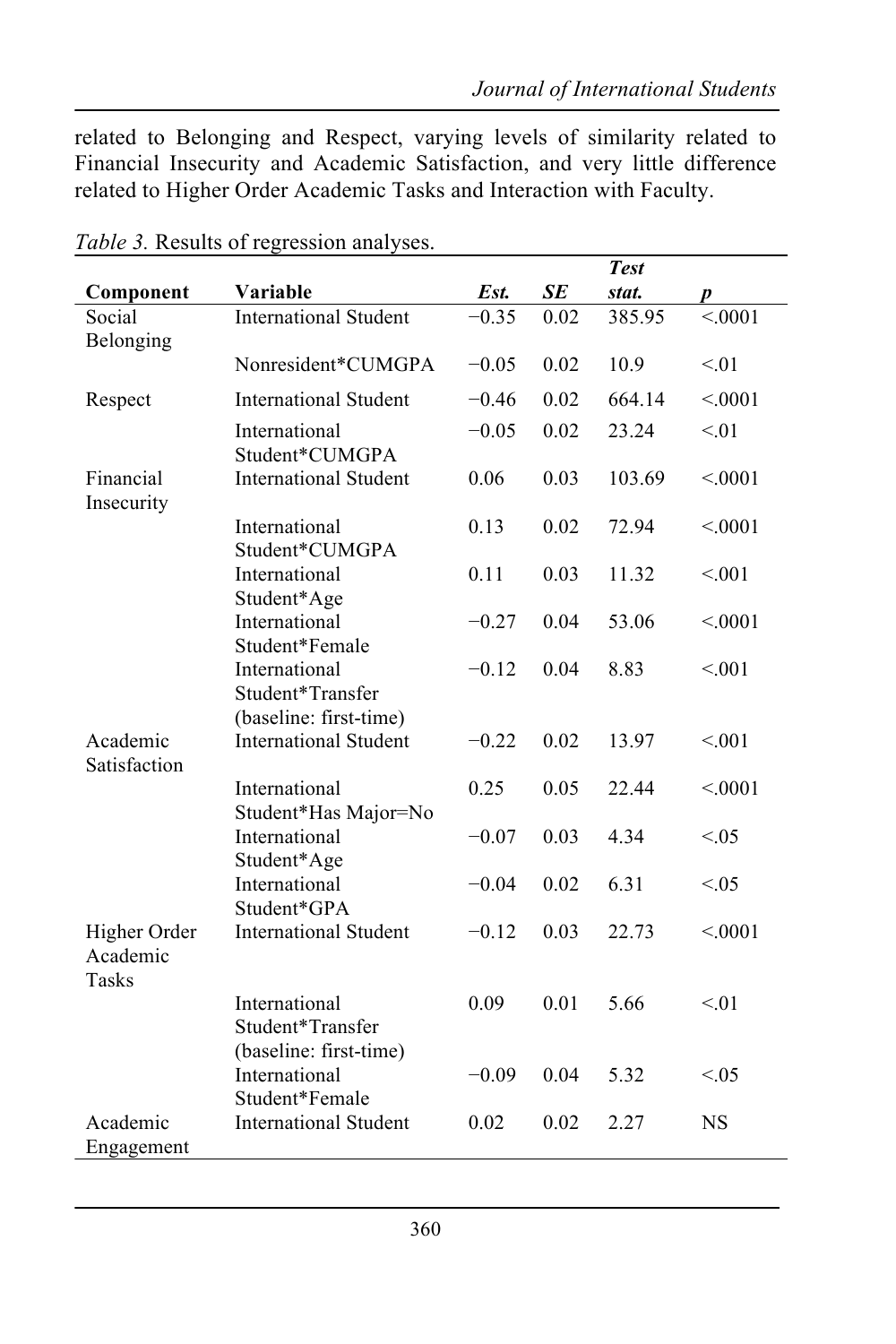# **Principal Component Variables**

# *Social Belonging*

The results of the analysis indicate that international students' perception of their social integration on campus is moderately negative at *β* = −0.35. For international students, a 1 *SD* increase in cumulative GPA was associated with only a minor decrease in the belonging component ( $\beta$  = −0.05). Higher-achieving international students were only modestly less acclimated to campus. These results highlight the important difficulties that international students face with respect to social integration, after we control for academic level—for these results suggest that the difficulty with integration is felt even after controlling for academic level. We do not have evidence to suggest that integration is better (or worse) for international students with junior or senior status.

The Appendix includes the relevant summary statistics for the derivation of the component for "Belonging and Social Satisfaction." The first component explained 77% of the variance that was explained by the three separate survey variables that were used for the PCA. The individual correlations between each of the three items and the first principal component were greater than .50, indicating a good fit.

# *Climate for Diversity and Respect*

Perception of campus climate was the most pronounced difference between international and domestic students in terms of effect size. International students were less likely to believe that there was a positive climate for diversity and respect on university campuses, for the regression coefficient was  $\beta$  = −0.46, which signifies a medium effect. There was a small interaction between international student status and cumulative GPA  $(\beta = -0.05)$ .

There were no other statistically significant interactions between this component and international-student status, suggesting, again, that this effect is experienced by international students after we control for the demographic factors. International students with higher GPAs had marginally lower levels of a sense of a climate for diversity and respect. Presumably, students with higher GPAs are considered more successful at their institutions, so this finding is troubling in that this negative effect is greater for students who are more likely to be succeeding academically.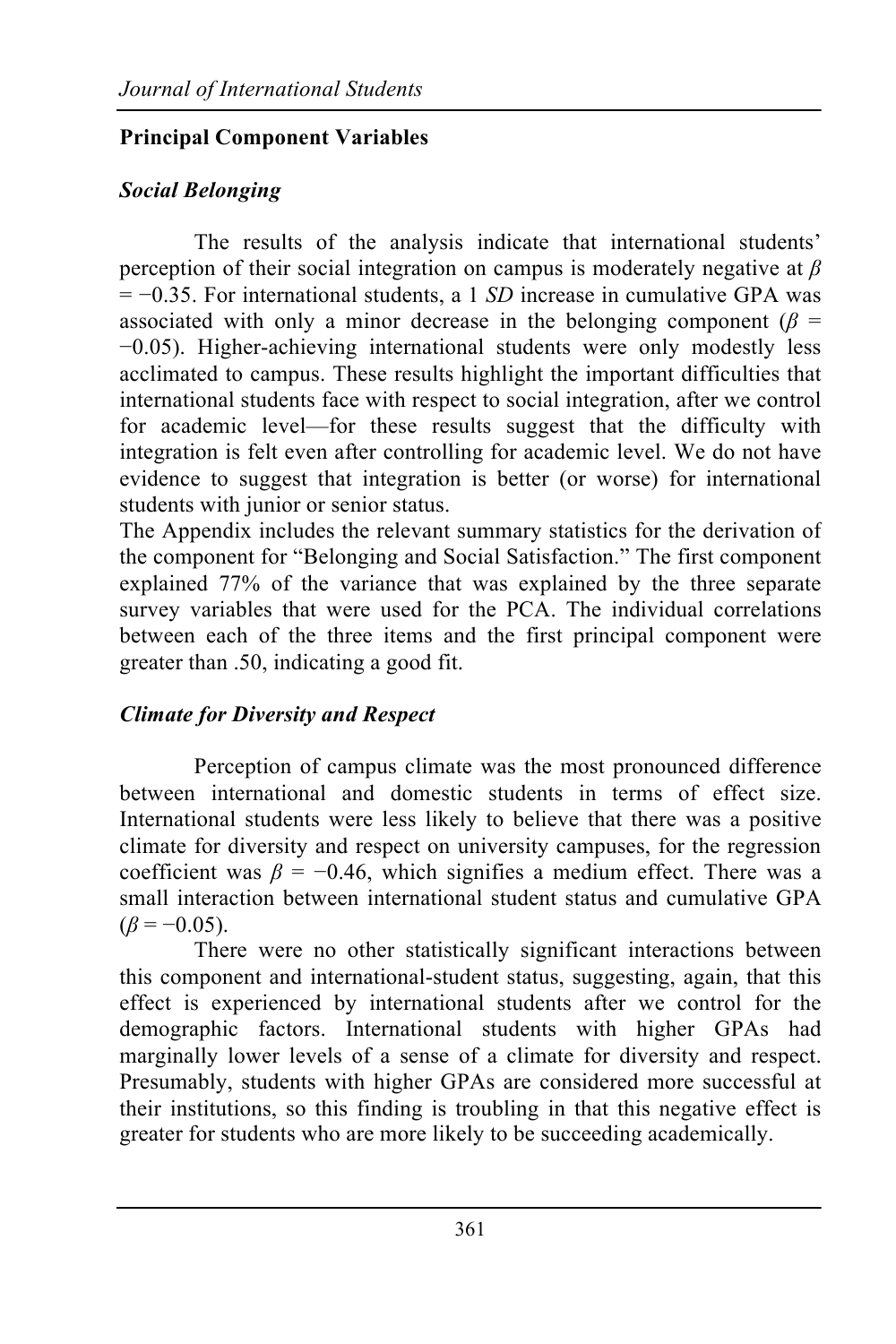# *Financial Insecurity*

For this component, a greater value indicates a greater level of financial insecurity. The results of the analysis of the variables related to financial status suggest that international students were only slightly more likely to be financially insecure,  $\beta$  = 0.06, but there were several statistically significant interactions between international student status and other demographic variables (see Table 3). First, international students who were transfer students report a moderately lower level of financial insecurity than students who began at the institution as first-time students. Second, female international students were, on average, less likely to report being financially insecure. This is an important finding and one that contributes to the understanding of the social integration of international students in U.S. universities. International students who were older and who had higher GPAs had modestly higher levels of financial insecurity.

# *Academic Satisfaction*

SERU included a variety of questions about students' self-reported attitudes toward their educational experience. International students were moderately less likely to be satisfied with their educational experience ( $\beta$  = −0.22), and international students who did not report having a major were more likely to be satisfied with their plan of study ( $\beta$  = 0.25). There were two minor interactions: international students who had higher GPAs or who were older were less satisfied with their educational experience, but the effects were less than 0.10 on the standardized scale.

# *Higher-Order Academic Tasks*

International students were, on average, slightly less likely to have engaged on higher-order academic tasks. The magnitude of the estimate  $\beta$  = −0.12 for international students suggests that, on average, international students about one-fifth of a standard deviation lower value after controlling for other demographic variables and the two interaction terms in the final model. Female international students were, on average, moderately less likely to have engaged in higher-order academic tasks.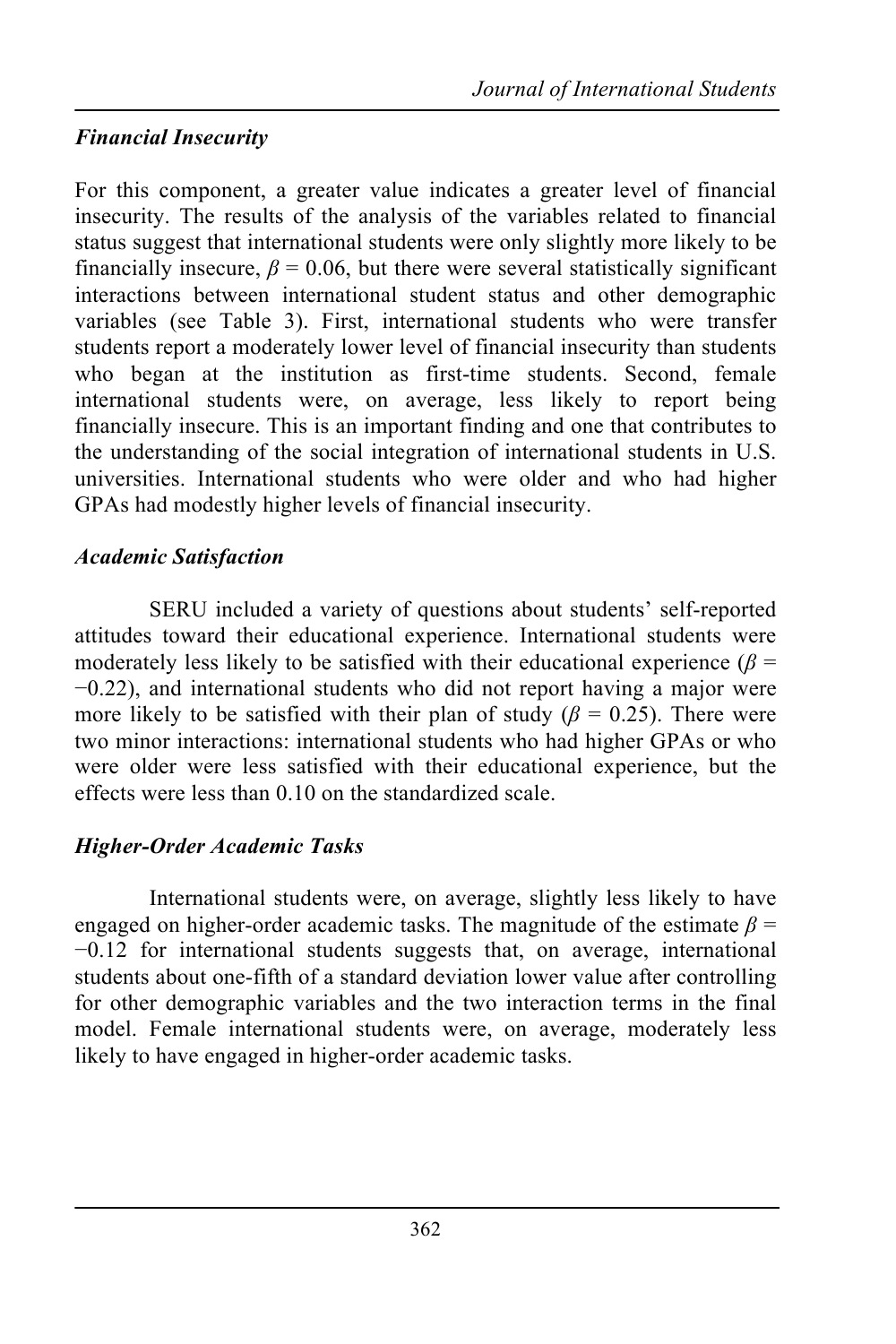# *Academic Engagement*

After we adjusted for the demographic variables, we found that international students did not have statistically significant values for the first principal component for interacting with faculty ( $p \leq .14$ ). Although we detected a significant interaction between the "Interacting with Faculty" component and the international student variable, the magnitude is too small to suggest the effect is important. Thus, compared with the perceptions of domestic students, the results of this analysis suggest that international students perceive a similar level of interaction with faculty.

### **DISCUSSION**

Examination of survey responses from thousands of domestic and international students across nine research universities provides a powerful window on student perceptions and experiences. Examining student perceptions on this scale can offer valuable context for determining when concerns are typical or atypical, the extent to which they suggest a need for individual vs. institution-level action, and who is most likely to benefit from actions that are taken.

In this light, we begin by noting important areas of similarity in the experiences of international and domestic undergraduates: In areas of academic engagement and participation in higher order academic tasks, there were less pronounced differences. And, indeed, prior work has shown that international students can be as engaged academically, if not more, than domestic students (Korobova 2012; Zhao et al., 2005). These findings do not show uniformly positive patterns of academic engagement, and do not suggest that there is no room for improvement in the undergraduate academic experience. However, reported levels of engagement and participation are not unique to one group or the other, and both groups may benefit from efforts to increase these levels of academic involvement.

Even though international and domestic students report broadly similar levels of academic engagement, there still are conclusions about academic engagement, satisfaction, and sense of belonging that have implications for international students at research-intensive universities. The finding that international students without majors were more likely to be satisfied with their academic experience suggests that international students may struggle more once they settle on a specific plan of study and begin facing specific academic program requirements. This complements the findings of other researchers who have shown that international students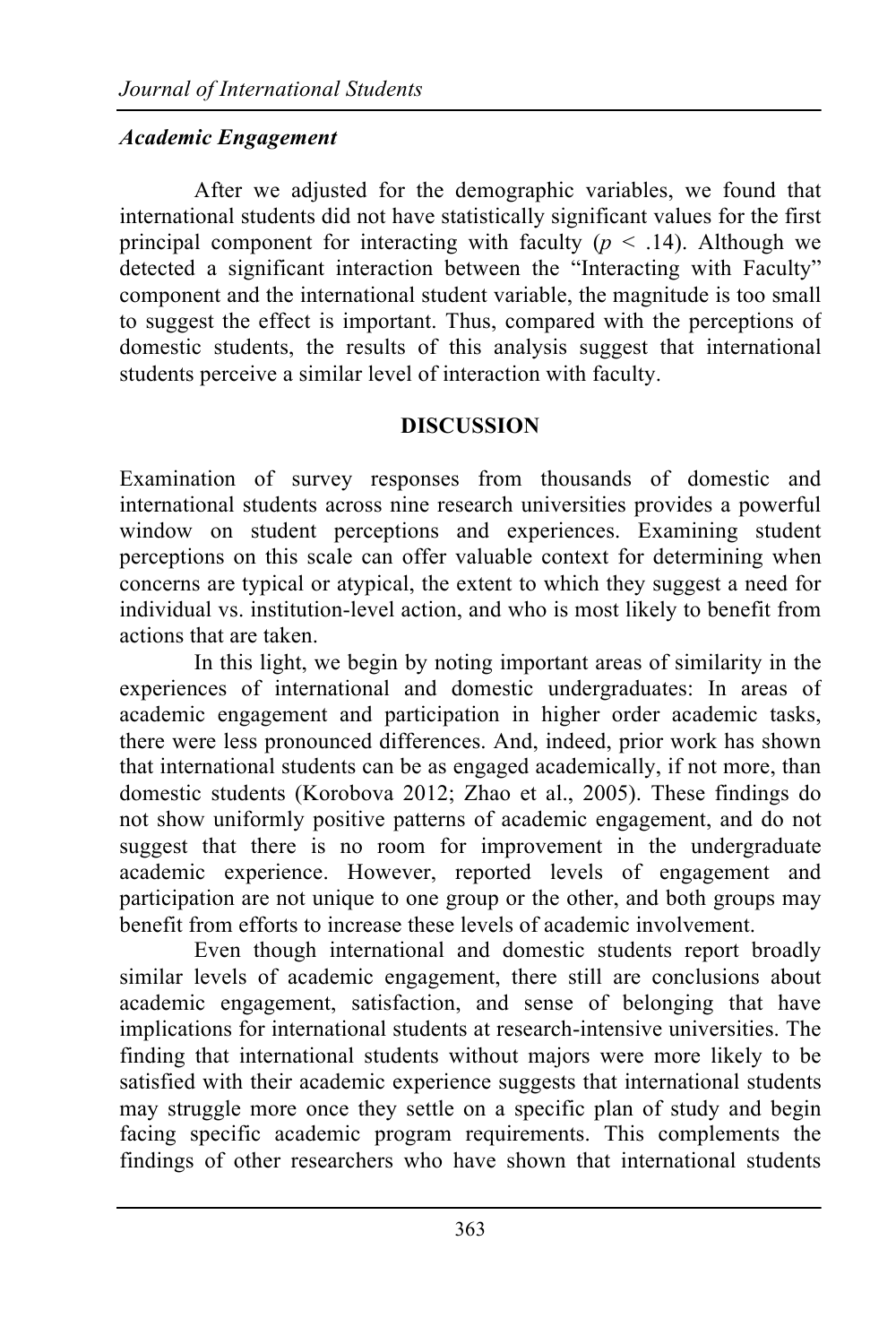may struggle to adapt to the learning activities in college (Glass, 2012; Smith & Khawaja, 2011). This research would suggest that it may be important to examine how institutions support international students once they have made the transition from an exploratory program of study to an academic major.

Financial insecurity is another area in which there is relatively little difference in levels of concern reported by international and domestic undergraduates. Just as in the case of academic engagement, these findings do not necessarily suggest that international students are unconcerned about finances or unaffected by financial insecurity – only that, at their respective levels of input, international and domestic students do not report significantly different levels of concern about finances, on average. The interaction between international student status and gender suggests that female students, on average, have greater sources of financial support. This extends the findings of Kwai (2009) and suggests that researchers should not exclude gender from studies of how financial aid affects the retention of international students. And international students who transfer from one school to another may also have greater resources to draw upon. Further research may be needed on identifying how gender mediates international students' attitudes toward finances.

Despite comparable levels of reported academic engagement, international students, as we have stated, reported being somewhat less satisfied with their academic experiences. However, far greater levels of difference are apparent in areas of social integration and belonging, which supports earlier research that showed how international students tend to be more satisfied with academic activities than with social integration (Lee  $\&$ Wesche, 2000). International students report lower levels of social satisfaction, a lower sense of belonging, and a much lower sense of being respected on campus. Their overall sense of the campus climate for diversity was also consistently lower, which is consistent with findings of Poyrazli and Lopez (2007), who found that international students perceived higher amounts of discrimination. It is not the case that U.S. domestic students are uniformly positive about their experiences in these areas, but they are consistently more positive about social satisfaction and integration than international students are. Thus, while response patterns for academic engagement suggest that efforts to improve the undergraduate academic experience are likely to benefit both domestic and international students, response patterns for social integration suggest a need for a much more targeted intervention that specifically addresses international student perceptions of being unwelcome and not fully included in our campus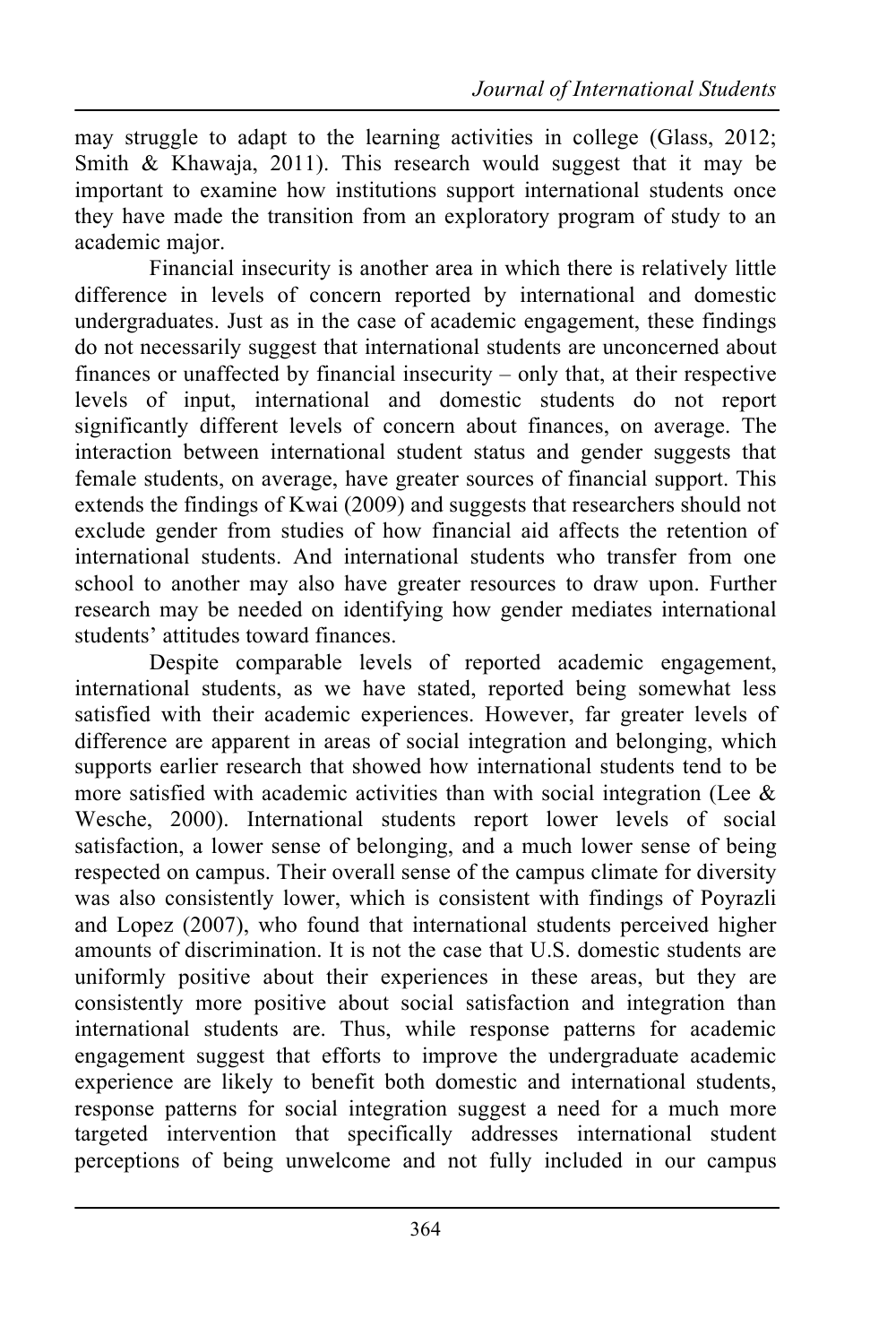communities. Our finding that international students have much lower levels of belonging even after we control for prior academic achievement suggests that this feeling of disconnectedness is even felt among higher-achieving students. This is a common finding in research about international students (see, Fischer, 2012; Mori, 2000; Yeh & Inose, 2003). Thus, universities should not necessarily assume, therefore, that academic achievement alone indicates satisfactory social integration or somehow counteracts a sense of not belonging.

These findings are consistent with observations of Glass et al. (2013), who found that it can be difficult for international students to make social connections with students at their university. The findings are also consistent with media reports on the international student experience on U.S. campuses (for example, Drash & Loo, 2015; Redden, 2015; Shen, 2014) that social integration often stands out as a more deeply felt challenge for international students than the demands of their academic programs. It is true that interactions between students and the university's faculty and staff are central to student experience in the research university, but it is also clear that the nature and quality of interactions among students and their peers cannot be overlooked as a highly significant factor in international student sense of belonging at the university.

Although this research study was not based on a random sample of international students, we believe that the findings generalize to other international students in major, research intensive universities. Our application of general linear mixed models was critical for factoring out the variance due to students being nested in schools. Thus, we were able to develop robust estimates of differences between international and domestic students on the key factors that were part of this study. And since our findings about critical differences—such as in terms of belonging to an institution—are consistent with previous research (Fischer, 2012; Glass et al., 2013), we believe that these findings are of important significance to other institutions and the administrators charged with facilitating the success of international students.

Based on these initial observations of the data we see many opportunities for further study of international undergraduate experiences at research universities. We have looked at aggregate experiences across institutions, and have not yet begun to examine variability among institutions. For example, how does the experience of social integration differ for international students at institutions that are otherwise relatively homogenous, in comparison to institutions that have high levels of racial, cultural, or ethnic diversity? How do experiences of international students in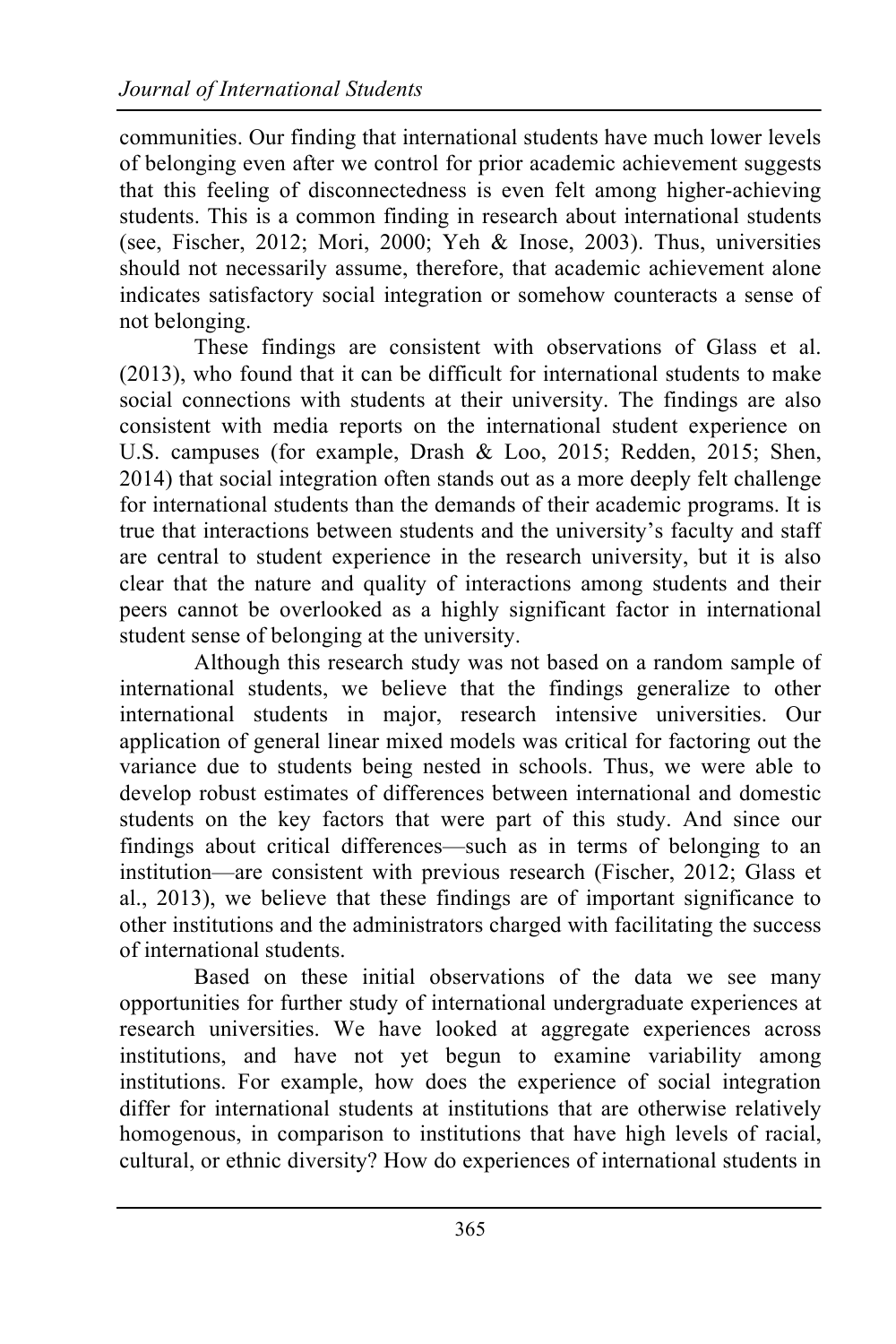a college town in a rural area differ from those of international students on an urban campus with more diverse international communities in the areas surrounding the campus?

#### **IMPLICATIONS**

The findings in this study suggest possible areas for intervention or further study: First of all, the finding that international and domestic students report similar levels of academic engagement raises the possibility that they are having similar experiences academically, and therefore academic interventions may potentially benefit students in both groups. However, it is not possible to associate student survey responses with particular classroom practices. For example, studies have shown that innovations such as collaborative learning, peer instruction, and inquiry-based teaching tend to benefit all students in a course (Freeman et al., 2014), and that higher order learning activities which benefit all students can also have a compensatory effect for students in groups known to be at risk (Kuh, 2008). However, these studies tend to address the undergraduate population at-large or examine diversity within the domestic student population. Further study might help demonstrate the extent to which international students experience similar benefits, greater benefits, or perhaps greater obstacles to success as faculty engage them in these high impact learning opportunities.

In addition to providing opportunities for exploring academic engagement, academic settings may also provide opportunities to model and facilitate forms of social integration and respect that international students do not report experiencing to the same extent as domestic students. Exploring interventions of this type may be strategically important, not necessarily because current faculty practices are problematic for international students, but because their classrooms may be a unique location for fostering interactions among international and domestic students that these students are much less likely to engage in outside the classroom. What support can the institution offer to help faculty develop inclusive classroom practices which demonstrate to all students that all students are welcome, valued members of the community?

Finally, we have focused so far on implications for institutions and suggestions for further study which center on academic settings because these settings are central to the Environment in Astin's IEO model and because they provide ready settings for further action or examination. However, our findings show that the greatest discrepancies in perception between international and domestic students are in levels of social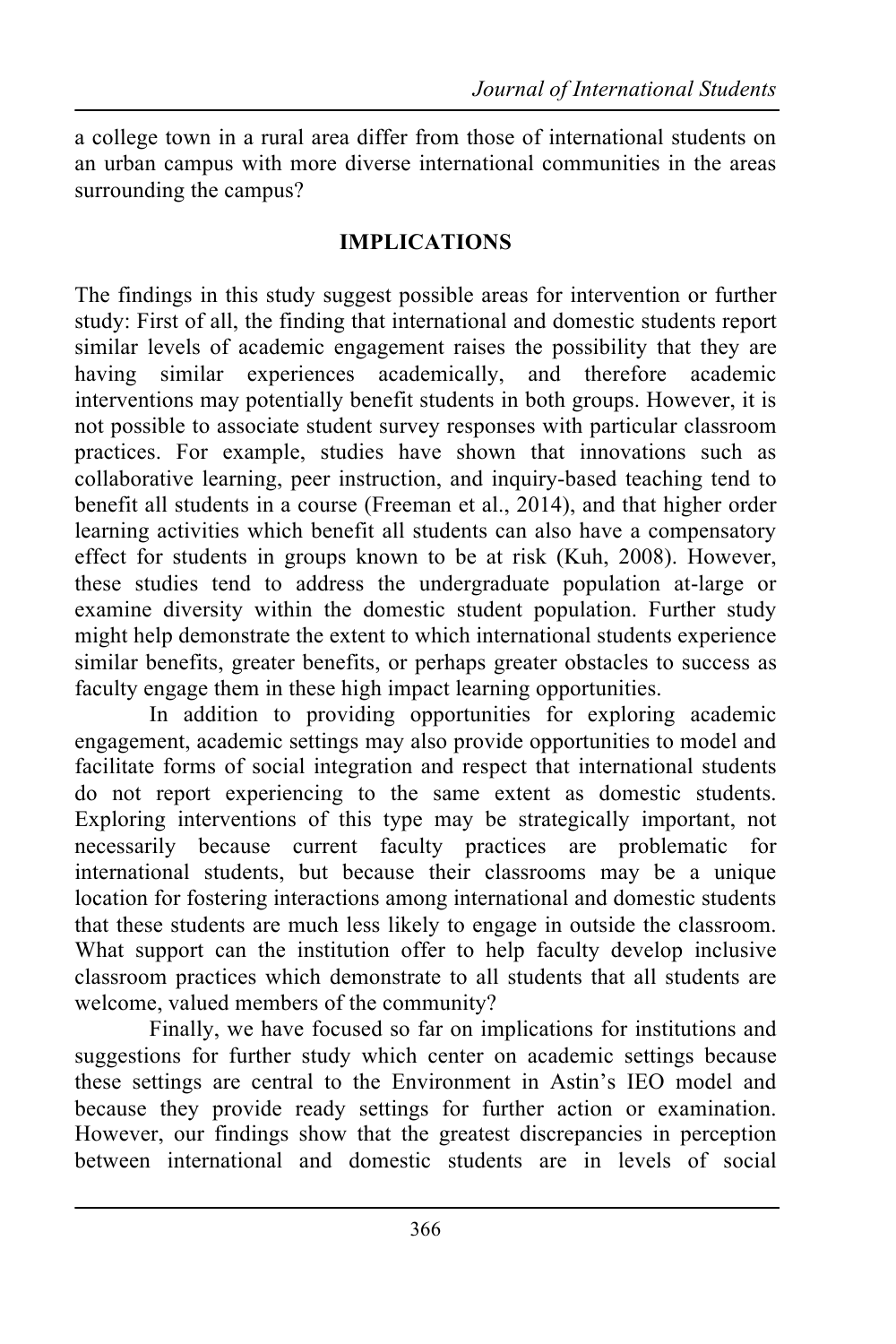satisfaction and sense of belonging, and there is no reason to believe these perceptions are solely a reflection of experiences in academic settings. We have argued that academic settings can play an important role in shaping student experience in these other domains, but the fact remains that students spend far more time outside of classes than they spend in them. Our study suggests that institutions seeking to improve the climate for international students on their campuses need to examine institutional support mechanisms that foster social integration and belonging in non-academic settings as well as in the classroom.

The presence of large international undergraduate populations at U.S. universities remains a relatively new phenomenon, and few studies have examined their overall undergraduate experience or compared it with the experience of domestic undergraduates. Indeed, this study is significant in relation to previous studies due to its size. These findings, based on the study of nearly 4,000 international and 55,000 domestic undergraduates at nine major research universities, suggest that international students perceive levels of academic engagement that are similar to those of their domestic counterparts, but significantly lower levels of social satisfaction and sense of belonging on U.S. campuses. We have much to learn about the openness and inclusiveness of U.S. higher education communities by further examining the experiences of these students on our campuses.

# **LIMITATIONS**

There were several limitations to this research study. The official designation of "race and ethnicity" for international students did not include anything more granular than the overall "international" status. Thus, it was not possible for us to incorporate students' official country of origin into these analyses. Another limitation of this study was the reliance on selfreported data about international students' financial status. We did not have access to objective measures about students' parental income levels or other university records that may have helped us better understand the financial situations of both international and domestic students. Lastly, one limitation to this study was our inability to more exactly determine the causes of our finding that international students were substantially less likely to feel like they belonged at their academic institution.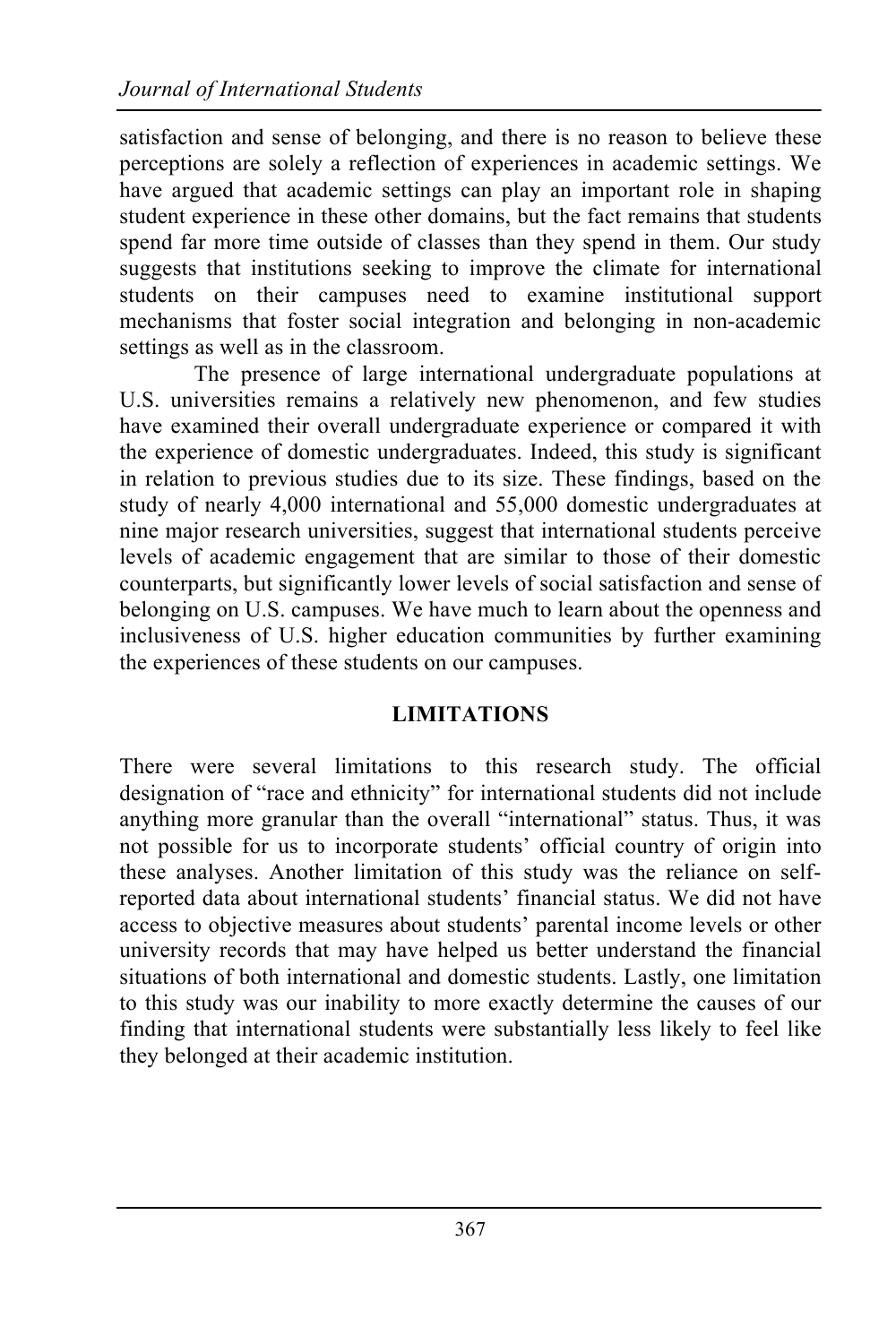#### **REFERENCES**

- Astin, A. W. (1970a). The methodology of research on college impact, part one. *Sociology of Education, 43*, 223–254.
- Astin, A. W. (1970b). The methodology of research on college impact, part two. *Sociology of Education, 43,* 437–450.
- Astin, A. W. (1984). Student involvement: A developmental theory for higher education. *Journal of College Student Personnel, 25*, 297–308.
- Astin, A. W. (1991). *Assessment for excellence: The philosophy and practice of assessment and evaluation in higher education*. New York: MacMillan
- Astin, A. W. (1993). *What matters in college?: Four critical years revisited* (Vol. 1). San Francisco: Jossey-Bass.
- Astin, A. W., & Sax, L. J. (1998). How undergraduates are affected by service participation. *Journal of College Student Development, 39*, 251–263.
- Brint, S. (2015, October). Research university spaces: Multiple purposes of an undergraduate education. *CSHE Research & Occasional Paper Series,*  9(16). Berkeley, CA: Center for Studies in Higher Education.
- Cantwell, B. (2015). Are international students cash cows? Examining the relationship between new international undergraduate enrollments and institutional revenue at public colleges and universities in the U.S. *Journal of International Students*, *5*, 512–552.
- The Carnegie Classification of Institutions of Higher Education. (2015). *Basic classification description.* Retrieved from http://carnegieclassifications. iu.edu/classification\_descriptions/basic.php.
- Chaplot, P., Cooper, D., Johnstone, R. & Karandjeff, K. (2015). *Beyond financial aid: How colleges can strengthen the financial stability of low-income students and improve outcomes*. Indianapolis: Lumina Foundation.
- Douglass, J., & Thomson, G. (2012). Poor and rich: Student economic stratification and academic performance in a public research university system. *Higher Education Quarterly, 66*, 65–89. doi: 10.1111/j.1468-2273.2011.00511.x
- Drash, W., & Loo. J. (2015, August 12). In Iowa, globalization and culture clash. *CNN Interactive.* Retrieved from http://www.cnn.com/interactive/2015/07/ us/culture-clash-american-story/
- Fischer, K. (2012, June 14). Many foreign students are friendless in the U.S., study finds. *The Chronicle of Higher Education*. Retrieved from http://chronicle.com/article/Many-Foreign-Students-Find/132275/
- Fitzmaurice, G. M., Laird, N. M., & Ware, J. H. (2004). *Applied longitudinal analysis*. Hoboken, NJ: Wiley-Interscience.
- Freeman, S., Eddy, S. L., McDonough, M., Smith, M. K., Okoroafor, N., Jordt, H., & Wenderoth, M. P. (2014). Active learning increases student performance in science, engineering, and mathematics. *Proceedings of the National Academy of Sciences of the United States of America*, *111.* doi: 10.1073/ pnas.1319030111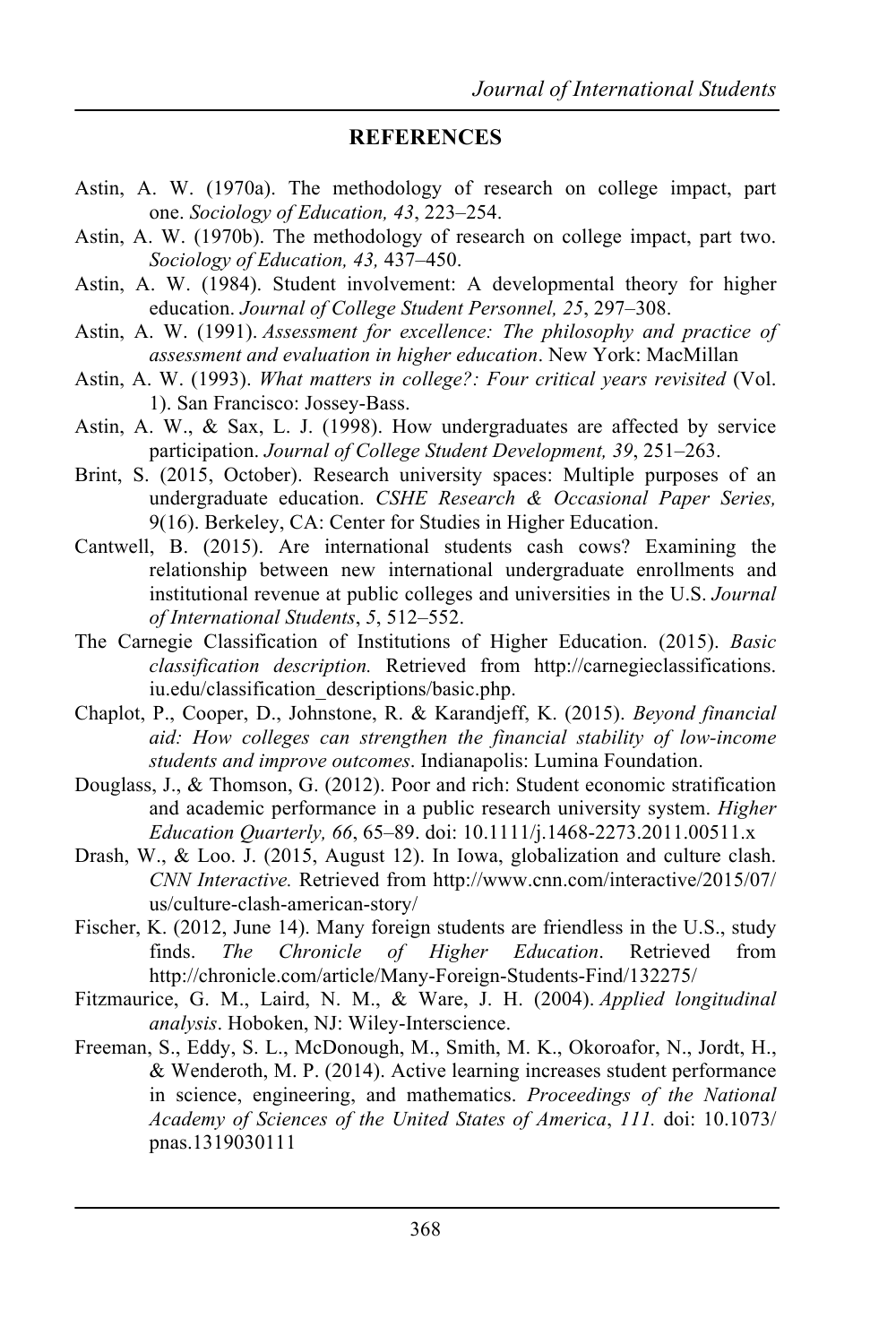- Glass, C. R. (2012). Educational experiences associated with international students' learning, development, and positive perceptions of campus climate. *Journal of Studies in International Education, 16*, 228–251. doi: 10.1177/ 1028315311426783
- Glass, C. R., Buus, S., & Braskamp, L. A. (2013, October). *Uneven experiences: What's missing and what matters for today's international students.*  Chicago, IL: Global Perspective Institute.
- Grey, M. (2002). Drawing with difference: Challenges faced by international students in an undergraduate business degree. *Teaching in Higher Education*, *7*(2), 153–166.
- Guidry Lacina, J. (2002). Preparing international students for a successful social experience in higher education. *New Directions for Higher Education*, *2002*(117), 21–28. doi: 10.1002/he.43
- Hanassab, S. (2006). Diversity, international students, and perceived discrimination: Implications for educators and counselors. *Journal of Studies in International Education, 10,* 157–172. doi: 10.1177/1028315305283051
- Hatcher, L., & O'Rourke, N. (2014). *A step-by-step approach to using SAS for factor analysis and structural equation modeling*. Cary, NC: SAS Institute.
- Hernandez, K., Hogan, S., Hathaway, C., & Lovell, C. D. (1999). Analysis of the literature on the impact of student involvement on student development and learning: More questions than answers? *NASPA Journal, 36,* doi: 10.2202/1949-6605.1082
- Hsieh, M.-H. (2007). Challenges for international students in higher education: One student's narrated story of invisibility and struggle. *College Student Journal*, *41*, 379–391.
- Institute of International Education. (2016). *Open doors.* Retrieved from http://www.iie.org/Research-and-Publications/Open-Doors/Data/ International-Students/Academic-Level.
- Korobova, N. (2012). *A comparative study of student engagement, satisfaction, and academic success among international and American students* (Doctoral dissertation). Retrieved from http://lib.dr.iastate.edu/cgi/viewcontent.cgi? article=3374&context=etd.
- Kuh, G. (2008). *High-impact educational practices: What they are, who has access to them, and why they matter.* Washington, DC: American Association of Colleges and Universities.
- Kwai, C. K. (2009). *Model of international student persistence: Factors influencing retention of international undergraduate students at two public statewide four-year university systems* (Doctoral dissertation). Retrieved from http://conservancy.umn.edu/bitstream/handle/11299/59314/Kwai\_umn\_01 30E\_10921.pdf?sequence=1.
- Lee, J. J., & Rice, C. (2007). Welcome to America? International student perceptions of discrimination. *Higher Education, 53,* 381–409. doi: 10.1007/s10734-005-4508-3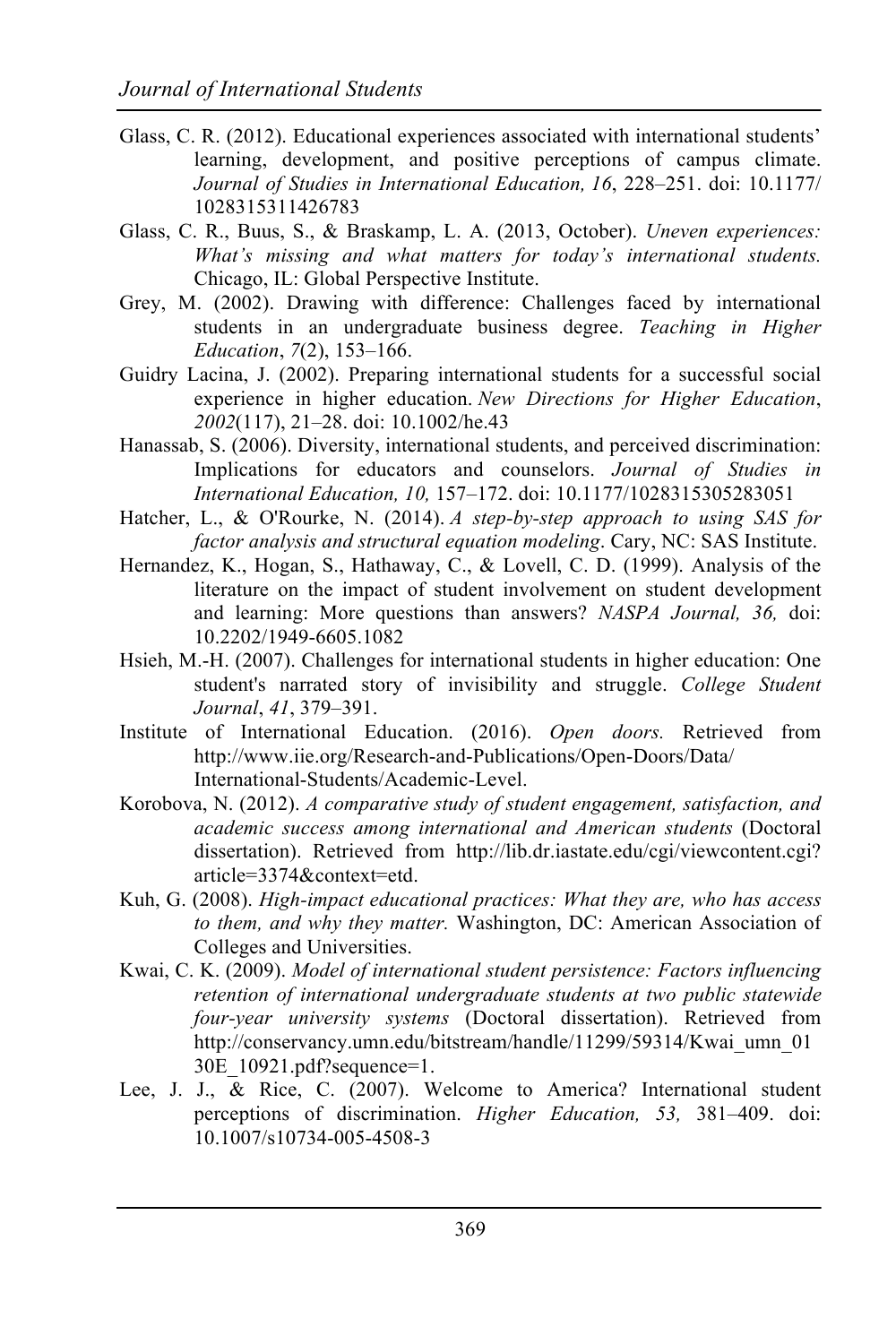- Lee, K., & Wesche, M. (2000) Korean students' adaptation to post-secondary studies in Canada: A case study. *Canadian Modern Language Review, 56*, 637–689.
- Mohd Muslimin, A. S. (2015, October 1). Racism remains at the UI. *The Daily Iowan*. Retrieved from http://daily-iowan.com/2015/10/01/racism-remainsat-the-ui/.
- Mori, S. (2000). Addressing the mental health concerns of international students. *Journal of Counseling and Development, 78,* 137–144.
- National Center for Educational Statistics. (2016). *College Navigator.* Retrieved from http://nces.ed.gov/collegenavigator/
- Pascarella, E. T., & Terenzini, P. T. (1991). *How college affects students.* San Francisco, CA: Jossey-Bass.
- Pascarella, E. T., & Terenzini, P. T. (2005). *How college affects students: A third decade of research.* San Francisco, CA: Jossey-Bass.
- Paulsen, M. B., & St. John, E. P. (2002). Social class and college costs: Examining the financial nexus between college choice and persistence. *The Journal of Higher Education, 73*, 189-236.
- Poyrazli, S., & Lopez, M. D. (2007). An exploratory study of perceived discrimination and homesickness: A comparison of international students and American students. *The Journal of Psychology, 141,* 263–280. doi: 10.1007/s10734-005-4508-3
- Redden, E. (2012, October 16). 'I'm not a racist, but.' *Inside Higher Ed.* Retrieved from https://www.insidehighered.com/news/2012/10/16/tensions-simmerbetween-american-and-international-students.
- Redden, E. (2015, January 7). The University of China at Illinois. *Inside Higher Ed.*  Retrieved from https://www.insidehighered.com/news/2015/01/07/uillinois-growth-number-chinese-students-has-been-dramatic.
- Refaat, M. (2007). *Data preparation for data mining using SAS*. Amsterdam: Morgan Kaufmann Publishers.
- SAS Institute (2017). SAS/STAT Software. Cary, NC.
- Shen, L. (2014, June 24). Iowa Chinese students struggle to adjust, feel lack of support. *IowaWatch.org.* Retrieved from http://iowawatch.org/2014/06/24/ after-recruiting-universities-unprepared-to-help-chinese-students-adjust/.
- Smith, R. A., & Khawaja, N. G. (2011). A review of the acculturation experiences of international students. *International Journal of Intercultural Relations, 35*, 699–713. doi: 10.1016/j.ijintrel.2011.08.004
- Yeh, C. J., & Inose, M. (2003). International students' reported English fluency, social support satisfaction, and social connectedness as predictors of acculturative stress. *Counseling Psychology Quarterly, 16,* 15–28. doi: 10.1080/0951507031000114058
- Zhao, C.-M., Kuh, G. D., & Carini, R. M. (2005). A comparison of international student and American student engagement in effective educational practices. *The Journal of Higher Education, 76*, 209–231. doi: 10.1080/ 00221546.2005.11778911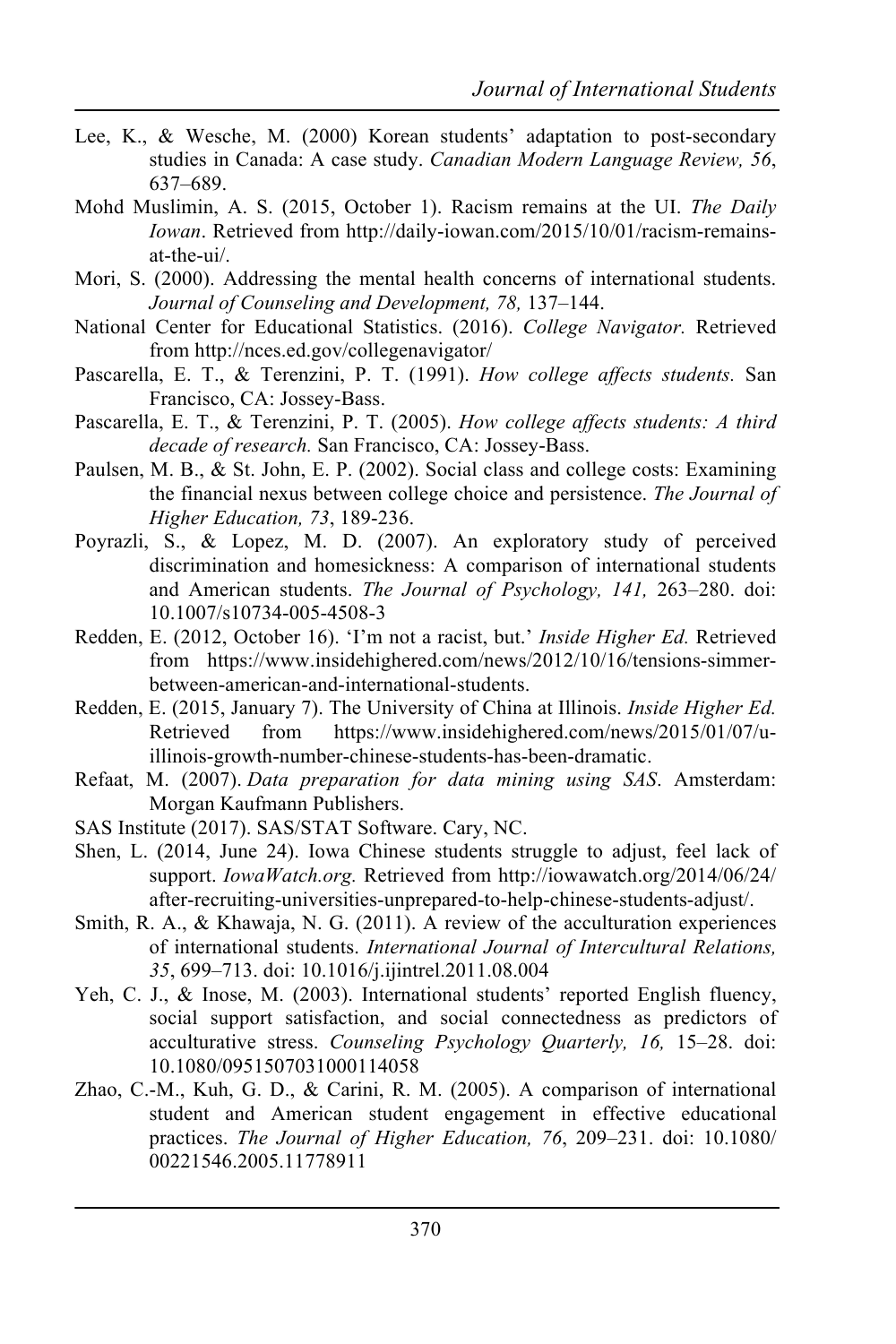### **APPENDIX**

| <i>raole 111</i> . The statistics of first components and their survey              | <i>RULLED.</i><br><b>Correlations of</b> |
|-------------------------------------------------------------------------------------|------------------------------------------|
|                                                                                     | items with                               |
| Name of component (and its survey items)<br><b>Social Integration and Belonging</b> | component                                |
| Sense of belonging at institution                                                   | 0.61                                     |
| Likelihood to re-enroll at institution                                              | 0.58                                     |
| Satisfaction with social life                                                       | 0.54                                     |
|                                                                                     |                                          |
| Proportion of variance explained by first component $= 0.77$                        |                                          |
| <b>Climate for Respect</b>                                                          |                                          |
| I feel free to express my political beliefs on campus                               | 0.36                                     |
| I feel free to express my religious beliefs on campus                               | 0.39                                     |
| Students of my race/ethnicity are respected on<br>campus                            | 0.35                                     |
| Students of my socio-economic status respected on<br>campus                         | 0.35                                     |
| Students of my gender are respected on campus                                       | 0.33                                     |
| Students of my religious beliefs are respected on<br>campus                         | 0.38                                     |
| Students of my political beliefs are respected on this<br>campus                    | 0.38                                     |
| Students of my sexual orientation are respected on<br>campus                        | 0.30                                     |
| Proportion of variance explained by first component $= 0.55$                        |                                          |
| <b>Level of Financial Insecurity</b>                                                |                                          |
| Frequency of cutting down on personal spending                                      | 0.34                                     |
| Frequency of worrying about debt                                                    | 0.45                                     |
| Concerned about accumulated educational debt                                        | 0.42                                     |
| Level of concern about paying for education                                         | 0.31                                     |
| Self-perception of social class                                                     | 0.31                                     |
| Degree to which costs of education have been<br>manageable                          | 0.24                                     |
| Self-reported income level                                                          | 0.29                                     |
| Proportion of variance explained by first component $= 0.46$                        |                                          |

#### *Table A1.* Fit statistics of first components and their survey items.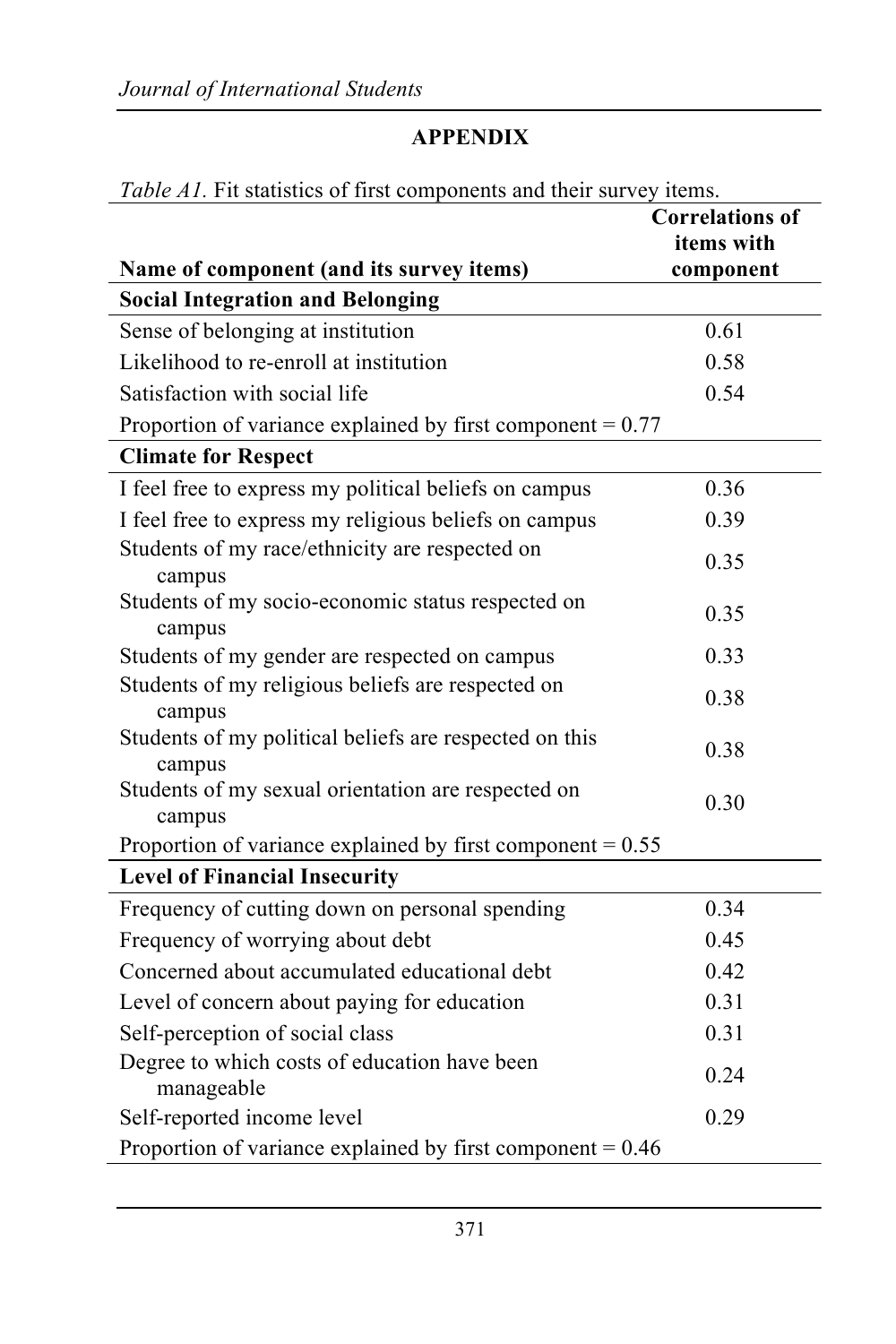|                                                                                                                                      | <b>Correlations of</b> |
|--------------------------------------------------------------------------------------------------------------------------------------|------------------------|
|                                                                                                                                      | items with             |
| Name of component (and its survey items)<br><b>Academic Satisfaction</b>                                                             | component              |
|                                                                                                                                      |                        |
| Satisfaction with access to faculty outside of class                                                                                 | 0.28                   |
| Satisfaction with quality of teaching by graduate<br>students                                                                        | 0.22                   |
| Satisfaction with quality of faculty instruction                                                                                     | 0.28                   |
| Satisfaction with advising by faculty                                                                                                | 0.28                   |
| Satisfaction with advising by college staff                                                                                          | 0.26                   |
| Satisfaction with advising by departmental staff                                                                                     | 0.27                   |
| Satisfaction with availability of courses for general<br>education                                                                   | 0.25                   |
| Satisfaction with availability of courses needed for<br>graduation                                                                   | 0.25                   |
| Satisfaction with access to small courses                                                                                            | 0.25                   |
| Satisfaction with ability to get into major you want                                                                                 | 0.22                   |
| Satisfaction with opportunities for research<br>experience                                                                           | 0.25                   |
| Satisfaction with educational enrichment programs                                                                                    | 0.25                   |
| Satisfaction with availability of library research<br>resources                                                                      | 0.23                   |
| How often students are treated equitably and fairly<br>by faculty                                                                    | 0.24                   |
| How often faculty provide prompt and useful<br>feedback on student work                                                              | 0.24                   |
| How often there are open channels of<br>communication between faculty and students                                                   | 0.23                   |
| Proportion of variance explained by first component = $0.44$                                                                         |                        |
| Higher-Order Academic Tasks                                                                                                          |                        |
| Recognize or recall specific facts, terms and<br>concepts                                                                            | 0.24                   |
| Explain methods, ideas, or concepts and use them to<br>solve problems                                                                | 0.31                   |
| Break down material into component parts or<br>arguments into assumptions to see the basis for<br>different outcomes and conclusions | 0.36                   |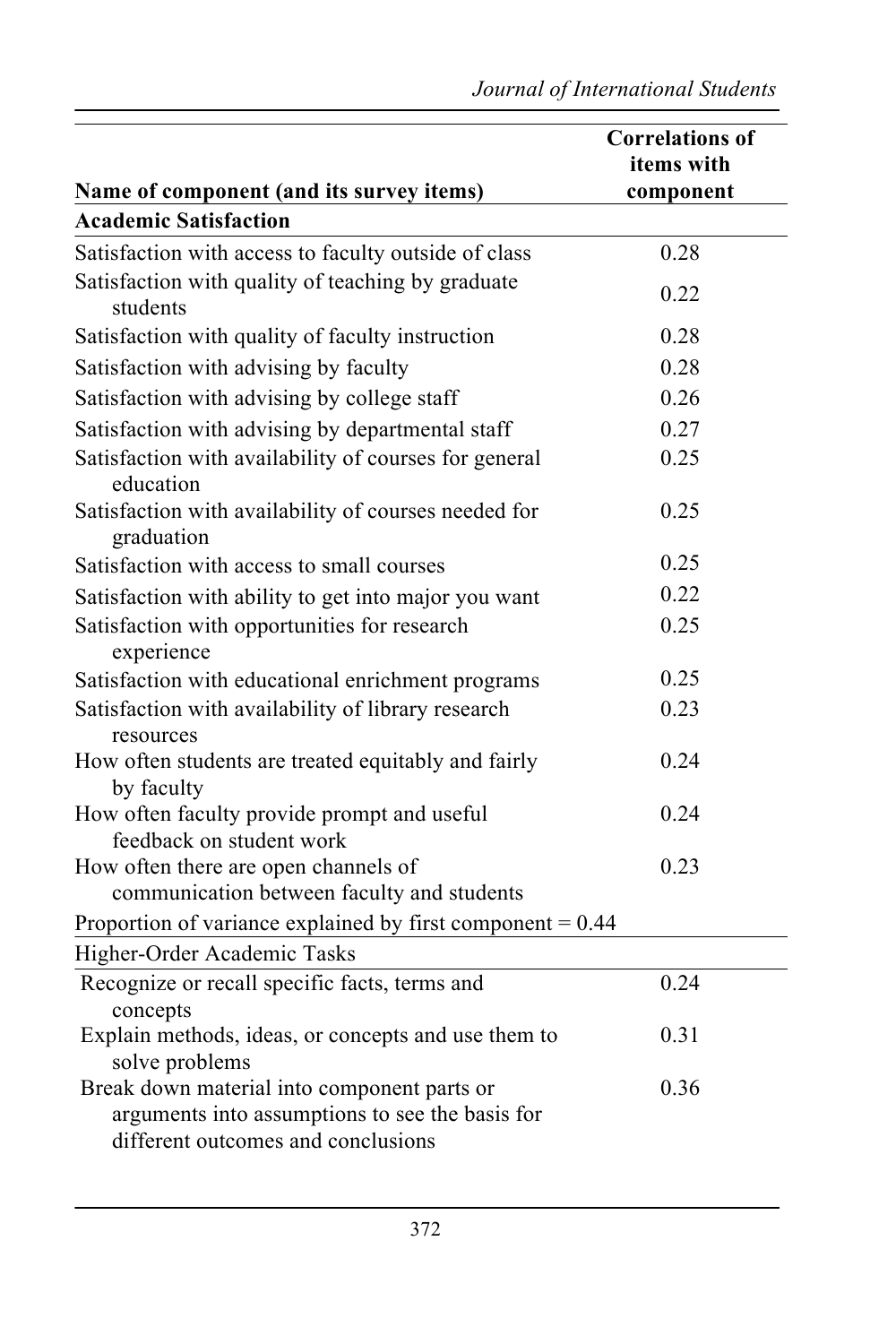| Name of component (and its survey items)                                                                                             | <b>Correlations of</b><br>items with<br>component |
|--------------------------------------------------------------------------------------------------------------------------------------|---------------------------------------------------|
| Judge the value of information, ideas, actions, and<br>conclusions based on the soundness of sources,<br>methods and reasoning       | 0.37                                              |
| Create or generate new ideas, products or ways of<br>understanding                                                                   | 0.33                                              |
| Used facts and examples to support your viewpoint                                                                                    | 0.33                                              |
| Incorporated ideas or concepts from different<br>courses when completing assignments                                                 | 0.34                                              |
| Examined how others gathered and interpreted data<br>and assessed the soundness of their conclusions                                 | 0.36                                              |
| Reconsidered your own position on a topic after<br>assessing the arguments of others                                                 | 0.33                                              |
| Proportion of variance explained by first component = $0.52$                                                                         |                                                   |
| Academic Engagement                                                                                                                  |                                                   |
| Recognize or recall specific facts, terms and<br>concepts                                                                            | 0.24                                              |
| Explain methods, ideas, or concepts and use them to<br>solve problems                                                                | 0.31                                              |
| Break down material into component parts or<br>arguments into assumptions to see the basis for<br>different outcomes and conclusions | 0.36                                              |
| Judge the value of information, ideas, actions, and<br>conclusions based on the soundness of sources,<br>methods and reasoning       | 0.37                                              |
| Create or generate new ideas, products or ways of<br>understanding                                                                   | 0.33                                              |
| Used facts and examples to support your viewpoint                                                                                    | 0.33                                              |
| Incorporated ideas or concepts from different<br>courses when completing assignments                                                 | 0.34                                              |
| Examined how others gathered and interpreted data<br>and assessed the soundness of their conclusions                                 | 0.36                                              |
| Reconsidered your own position on a topic after<br>assessing the arguments of others                                                 | 0.33                                              |
| Proportion of variance explained by first component = $0.52$                                                                         |                                                   |